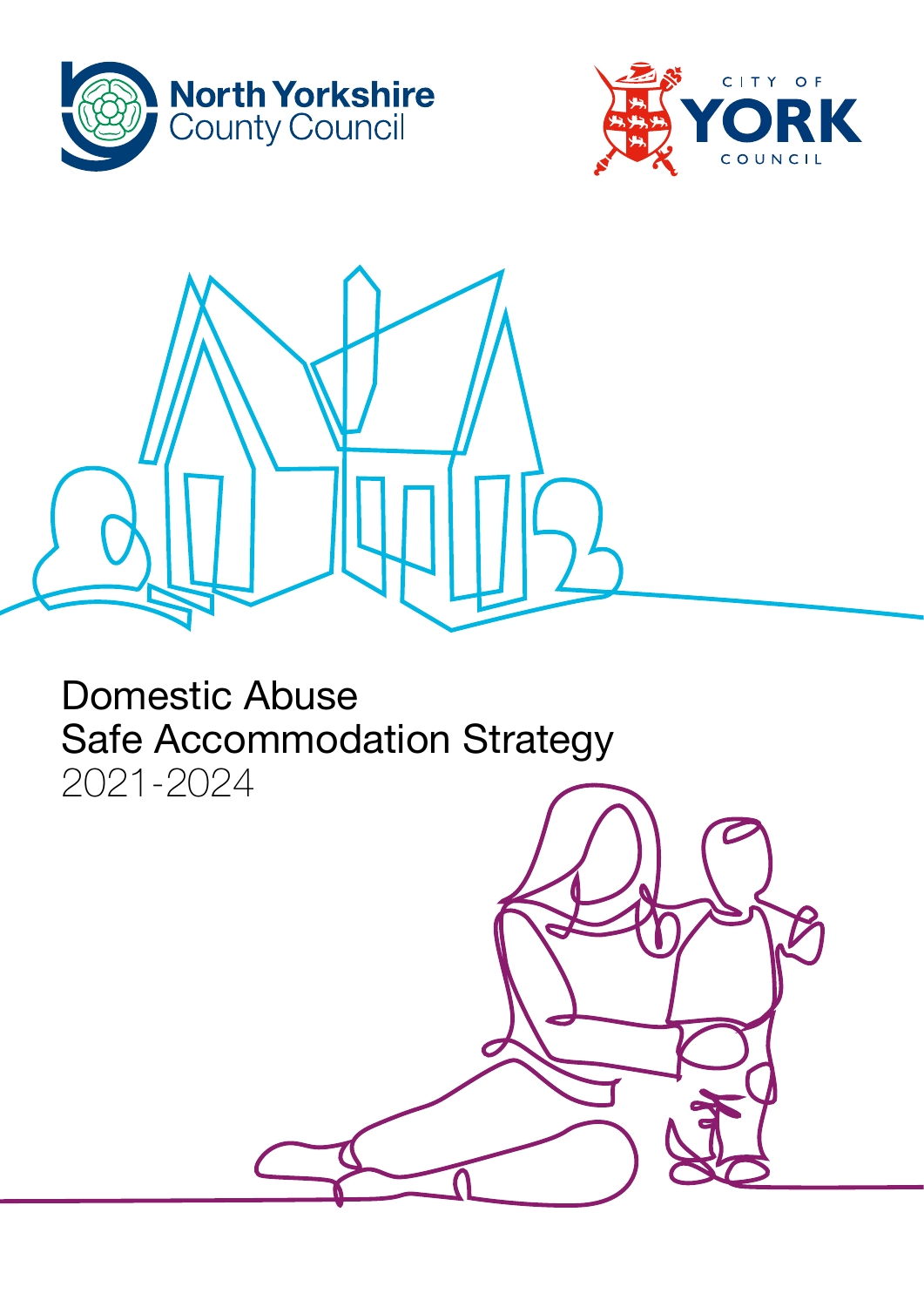# **Contents**

## [Section 1: Purpose of creating a Domestic Abuse](#page-2-0)

### [Section 2: What will the North Yorkshire & City of York Safe Accommodation](#page-12-0)  [Strategy deliver for victims and survivors of Domestic Abuse? ..............................](#page-12-0) 13

Our Principles will drive our delivery forward.

| • Principle 1: Authentic voice of victims, survivors to inform our partnership approaches  13   |  |
|-------------------------------------------------------------------------------------------------|--|
| • Principle 2: Effective Pathways – Supporting those with additional needs  14                  |  |
|                                                                                                 |  |
| • Principle 4: Clear consistent approaches must be in place across York and North Yorkshire  17 |  |
|                                                                                                 |  |
| • Principle 6: Understanding our need and demand for safe accommodation  19                     |  |
| • Principle 7: Ensuring we have effective partnership arrangements                              |  |
|                                                                                                 |  |

| <b>Section 3: How will the Domestic Abuse Safe Accommodation</b> | 22 |
|------------------------------------------------------------------|----|
|                                                                  |    |
|                                                                  | 24 |
|                                                                  | 25 |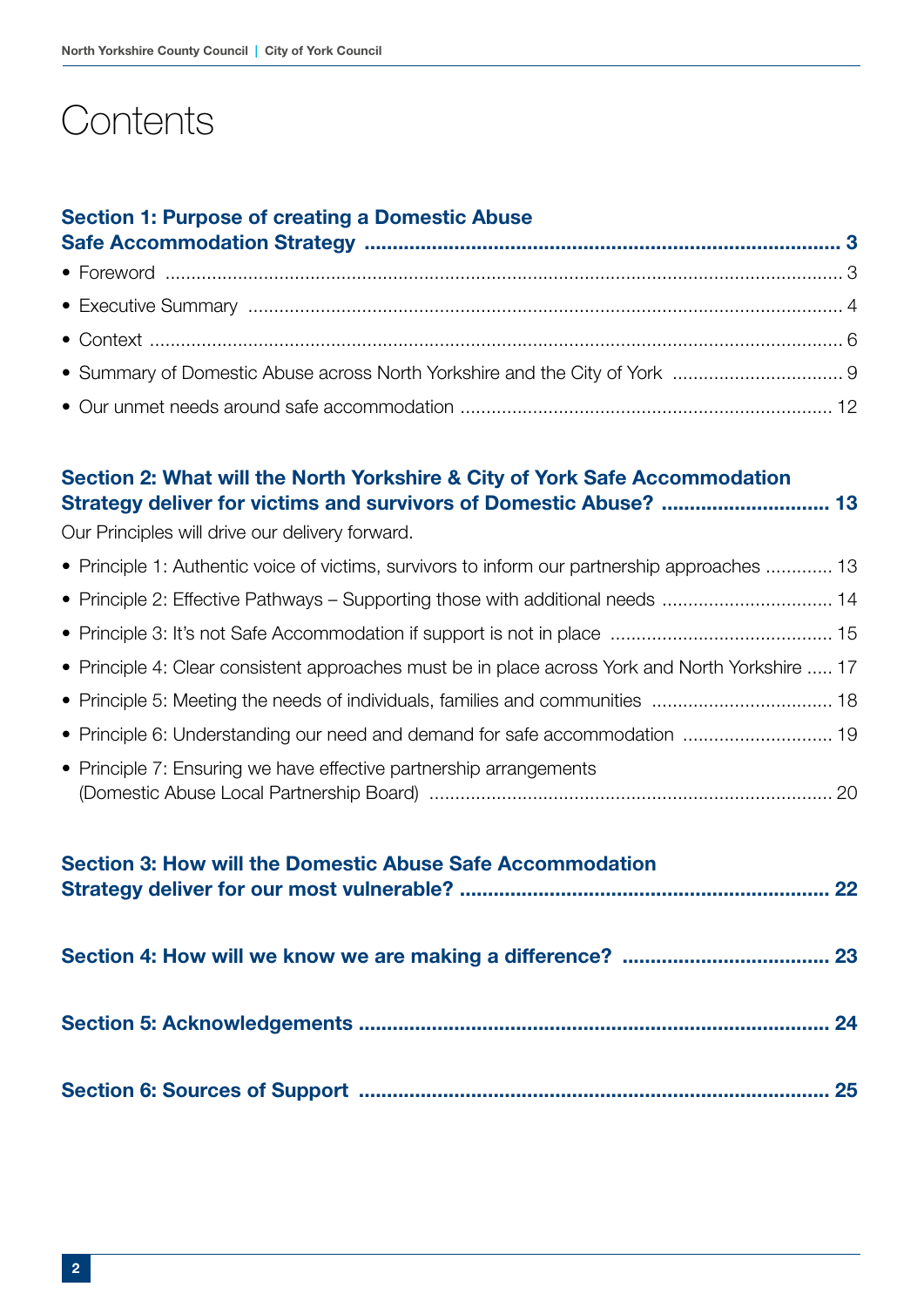# <span id="page-2-0"></span>Section 1: Purpose of creating a Safe Accommodation Strategy

# Foreword

I am very pleased to present the joint North Yorkshire County Council and City of York Council Safe Accommodation Strategy. This strategy captures how we will work together with our partners in order to meet the new statutory duties of the Domestic Abuse Act. It provides a robust framework to ensure that victims, survivors and their families are supported to access safe accommodation options and support, including those that wish to remain safely in their own homes.

We must recognise that domestic abuse affects the lives of over 2.3 million people every year, with 1 in 5 of this figure being children under 18. Across our own geography this equates to just under 12,000 incidents and crimes across each year and over 100 victims and their children accessing safe accommodation.

### Carl Les

County Councillor Leader of North Yorkshire County Council

Ensuring that victims, survivors and their children have access to safe accommodation is a priority for City of York Council, which stretches beyond the bricks and mortar to also ensure the necessary support is provided. The joint City of York Council and North Yorkshire County Council Domestic Abuse Safe Accommodation strategy outlines how we continue to work with partners to meet our new duties under the Domestic Abuse Act 2021, whilst also articulating the principles through which we aim to do this.

We have a responsibility to help put an end to domestic abuse and safe accommodation provides victims of domestic abuse and their families the opportunity to escape their abuser. Safe accommodation is one aspect of a range of support that we can provide to victims, enabling them to live safe and secure lives. Providing the right support, at the right time, will help victims to be safe and rebuild their lives.

### Sharon Stoltz

Director of Public Health City of York Council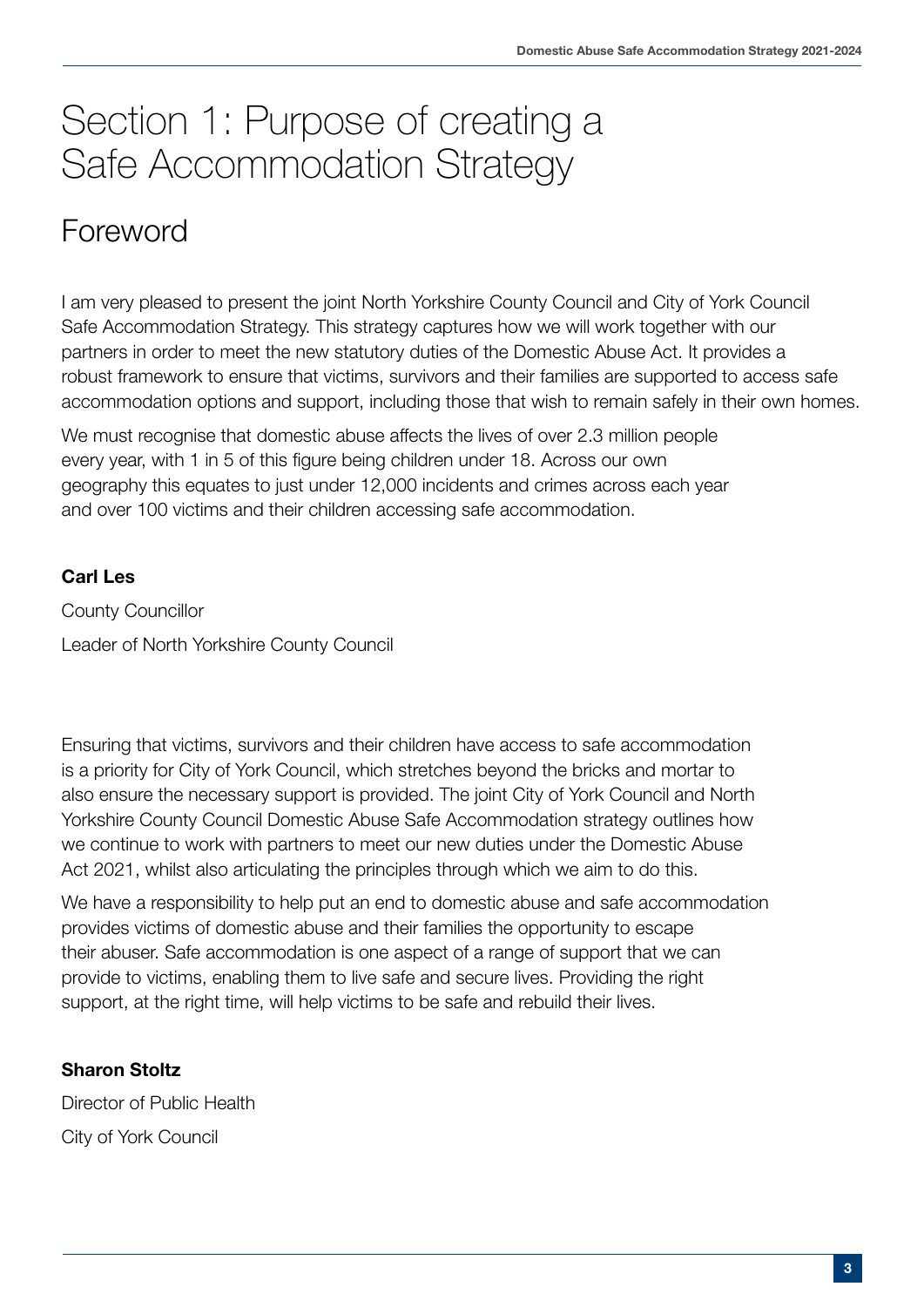## <span id="page-3-0"></span>Executive Summary

This Domestic Abuse Safe Accommodation Strategy 2021 – 2024 outlines how North Yorkshire County Council (NYCC) and the City of York Council (CYC) will implement the statutory duties associated with the provision of safe accommodation, as required by the Domestic Abuse Act 2021. It describes how safe accommodation and support for domestic abuse victims, survivors and their families will be provided over the next three years and outlines the seven principles that will be the focus of our joint delivery;

### 1. Authentic voice of victims/ survivors and their children to inform our partnership approaches.

Our whole family approach will reach out to victims and their families voicing their experiences to help shape future commissioning of services of both the governance and delivery of face to face support.



#### 2. Effective pathways – supporting those with additional needs.

Barriers can exist for those with 'additional needs' (e.g. substance misuse, mental health needs, and no recourse to public funds) in accessing relevant safe accommodation and support. Partnership arrangements and structures will be expanded and, where needed, created to ensure no one is 'lost' within our systems.





#### 3. It's not safe accommodation if support is not in place.

Our joint approach to safe accommodation across North Yorkshire and the City of York is not just about bricks and mortar. Relevant, effective support must be provided whilst in safe accommodation. This will ensure victims, survivors and their families will gain the skills and support to recover and thrive.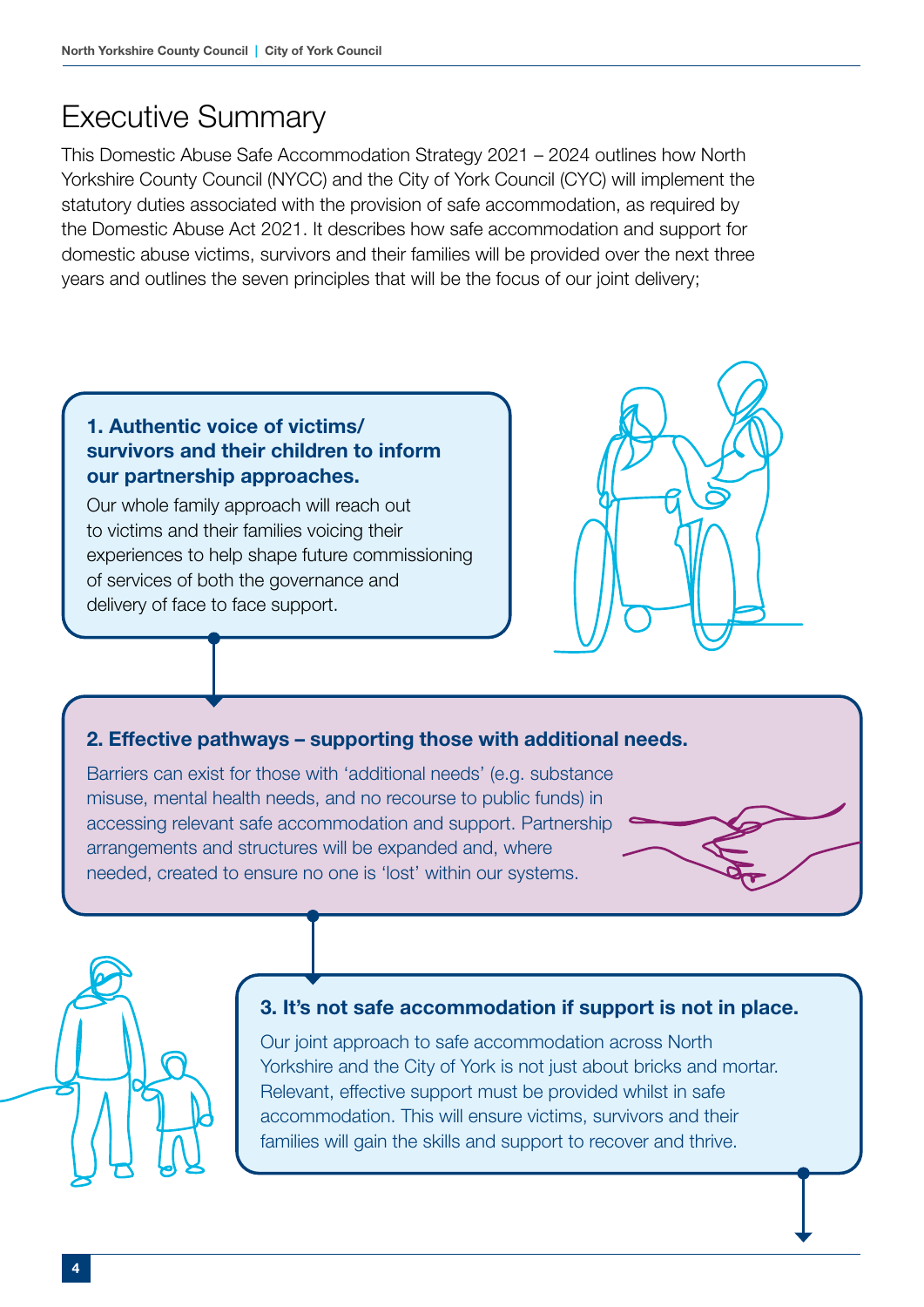#### 4. Clear, consistent approaches must be in place across York and North Yorkshire.

Our objective is to ensure we have an informed and knowledgeable workforce across all key agencies, including housing and third sector that understands and adopts best practice in relation to safe accommodation. A single front door to access safe accommodation will enable the right advice and support to be offered at the right time to those in crisis. When safety planning has been undertaken we will support those victims who wish to remain in their own homes to do so through our Sanctuary Scheme, providing continued help and assistance and equipment to enhance personal home security.

#### 5. Meeting the needs of individuals, families and communities.

Within our action plan we will be clear on how we support all of our most vulnerable communities.

#### 6. Understanding our need and demand for safe accommodation.

Our understanding of need and demand must come from a range of local partners, including housing. From the findings of the needs assessment and our work with the Whole Family Approach, we will create robust systems to capture key data to ensure we have accurate recording and reporting in order to shape our service delivery. Our findings will be used in conjunction with case studies and personal experiences of victims and their families affected by domestic abuse.





#### 7. Ensuring we have effective partnership arrangements (Domestic Abuse Local Partnership Board).

We will enhance our current arrangements, including chairing, membership and effective linkages with other partnerships in order to drive real change that is responsive and well informed to local needs and national evidence based best practice.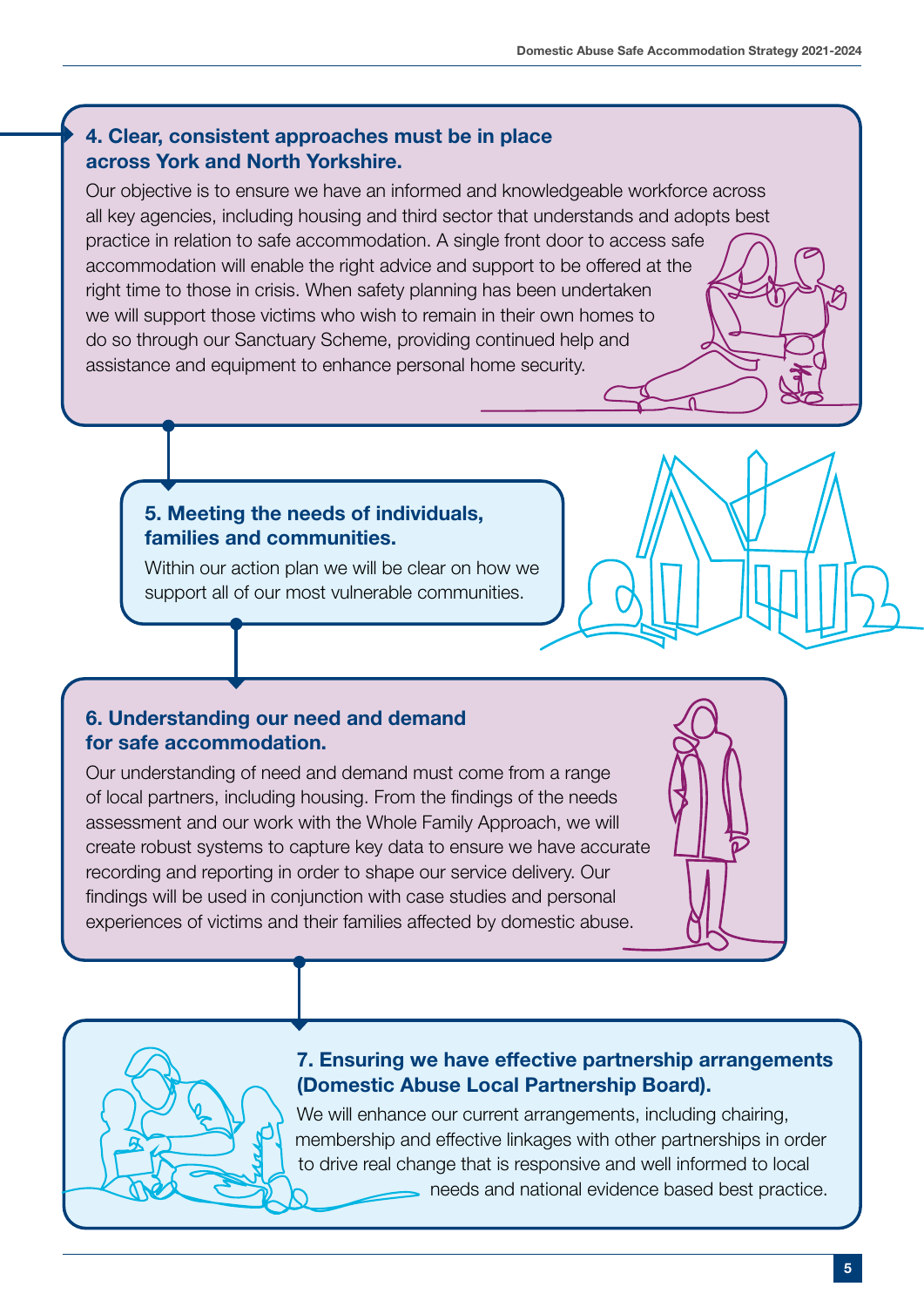<span id="page-5-0"></span>This strategy will shape and transform existing arrangements that are in place across North Yorkshire and York. It will deliver domestic abuse provisions and co-exist within children and families services and statutory partnership arrangements. The aim of this strategy is to enhance the outcomes of the whole family because we know that domestic abuse has far-reaching implications for all generations and the wider family network.

This strategy is produced jointly by NYCC and CYC and has received support from elected members from both authorities, North Yorkshire Community Safety Partnership and Safer York Partnership. Within NYCC linkages with the housing strategy consultation have led to support from the County Homelessness Group and Chief Housing Officers Group. In addition, IDAS, the commissioned provider for domestic abuse safe accommodation based services across North Yorkshire and York have also been consulted on the development of the strategy.

As a joint partnership between the two councils, the implementation of the strategy will be driven by the Domestic Abuse Working Group, supported by a detailed delivery plan. The progress of the work carried out by this group will be overseen by the two Domestic Abuse Local Partnership Boards (North Yorkshire and York). Each year the strategy will be reviewed in line with local and national strategy and legislative change relating to domestic abuse and related matters, including Violence against Women and Girls (VAWG).

At the time of writing this strategy, local authorities across North Yorkshire are undergoing Local Government Reorganisation, involving the county council and 7 district councils, to create one unitary authority with effect from 1st April 2023. Alongside local authority responsibilities, the election of a new Police, Fire and Crime Commissioner impacts on the domestic abuse strategy.

## **Context**

### Scope of the NYCC and CYC Safe Accommodation Strategy

The Safe Accommodation Strategy 2021 – 2024 outlines how NYCC and CYC will implement the statutory duties that relate to safe accommodation, included within the Domestic Abuse Act 2021.

The strategy will describe how NYCC and CYC will provide safe accommodation and support in 2021 through to 2024. Whilst this strategy will cover a 3 year period, it will be reviewed annually to take into account changes to the local need and the national landscape which may have a potential impact on local delivery of services. The voice of the victims and survivors of domestic abuse will be at the centre when reviewing this strategy and we will be responsive to their needs throughout all our decision-making.

### What is Domestic Abuse?

The Domestic Abuse Act sets out a new definition of Domestic Abuse under PART 1. The simplified format is shown below:

Behaviour is classed as "domestic abuse" if:

- Both individuals are each over 16 years of age
- Both individuals are personally connected to each other and the behaviour is abusive.

Types of behaviour considered to be abusive under the definition:

- Physical or sexual abuse
- Violent or threatening behaviour
- Controlling or coercive behaviour
- Economic abuse
- Psychological, emotional, or other abuse

It does not matter whether the behaviour consists of a single incident or a course of conduct.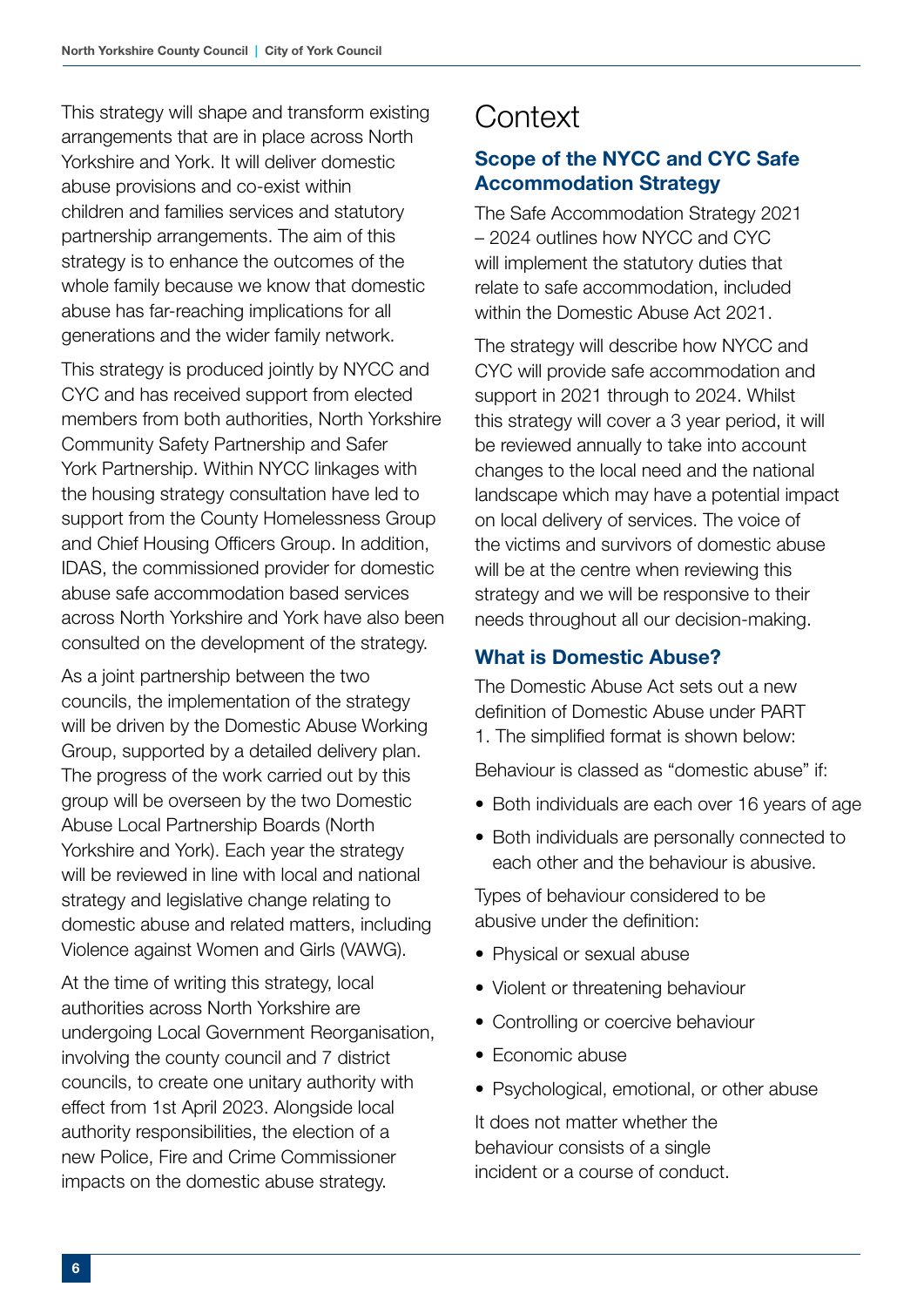For the purposes of this Act A's behaviour may be behaviour "towards" B despite the fact that it consists of conduct directed at another person (for example, B's child).

### What is the Safe Accommodation Duty?

The Domestic Abuse Act (2021) received Royal Assent in April 2021. Part 4 of the Act

Refuge Accommodation

Refuge offers accommodation and intensive support which is tied to that accommodation. Victims, including their children, must be refuge residents to access expert emotional and practical support

#### Dispersed Accommodation

i) Safe (secure and dedicated to supporting victims of domestic abuse), self-contained accommodation with the same level of specialist domestic abuse support as provided within a refuge but which may be more suitable for victims who are unable to stay in a refuge with communal spaces due to complex support needs or for families with teenage sons for example.

ii) Safe (secure and dedicated to supporting victims of domestic abuse), selfcontained 'semi-independent' accommodation which is not within a refuge but with support for victims who may not require the intensive support offered through refuge, and are still at risk of abuse from their perpetrator(s)

#### Sanctuary Schemes

Properties with local authority installed Sanctuary Schemes, or other similar schemes, which provide enhanced physical security measures within a home. A Sanctuary Scheme is a survivor centred initiative which aims to make it possible for victims of domestic abuse to remain in their own homes, where it is safe for them to do so, where it is their choice, and where the perpetrator does not live in the accommodation.

#### Move on or second stage accommodation

These are interchangeable terms for projects temporarily accommodating victims, including families who no longer need the intensive level of support provided in a refuge, but would still benefit from a lower level of domestic abuse specific support for a period before they move to fully independent and permanent accommodation. There is no expectation that every victim will require this. Many victims are ready to move straight to a permanent new home from refuge. However, move-on and / or second stage accommodation may be helpful in some cases.

authorities in England to provide support to victims of domestic abuse and their children in refuges and other safe accommodation. This is referred to as the Safe Accommodation Duty. The Act sets out definitions of what is meant by the terms 'safe accommodation' and 'support'.

established a new duty upon Tier 1 local

#### Safe Havens

Temporary accommodation of 1-3 months hosted by families within the community with knowledge and experience of supporting vulnerable families and supported by Domestic Abuse community based services.

#### Specialist Safe Accommodation

Specialist refuges for Minority communities, Lesbian, Gay, Bisexual, Transgender Questioning and other (LGBTQ+) communities, and disabled victims and their children. These may provide single gender accommodation with dedicated specialist support to victims who share a protected characteristic(s). This includes services that are led by those that also share the protected characteristic and/or have complex needs.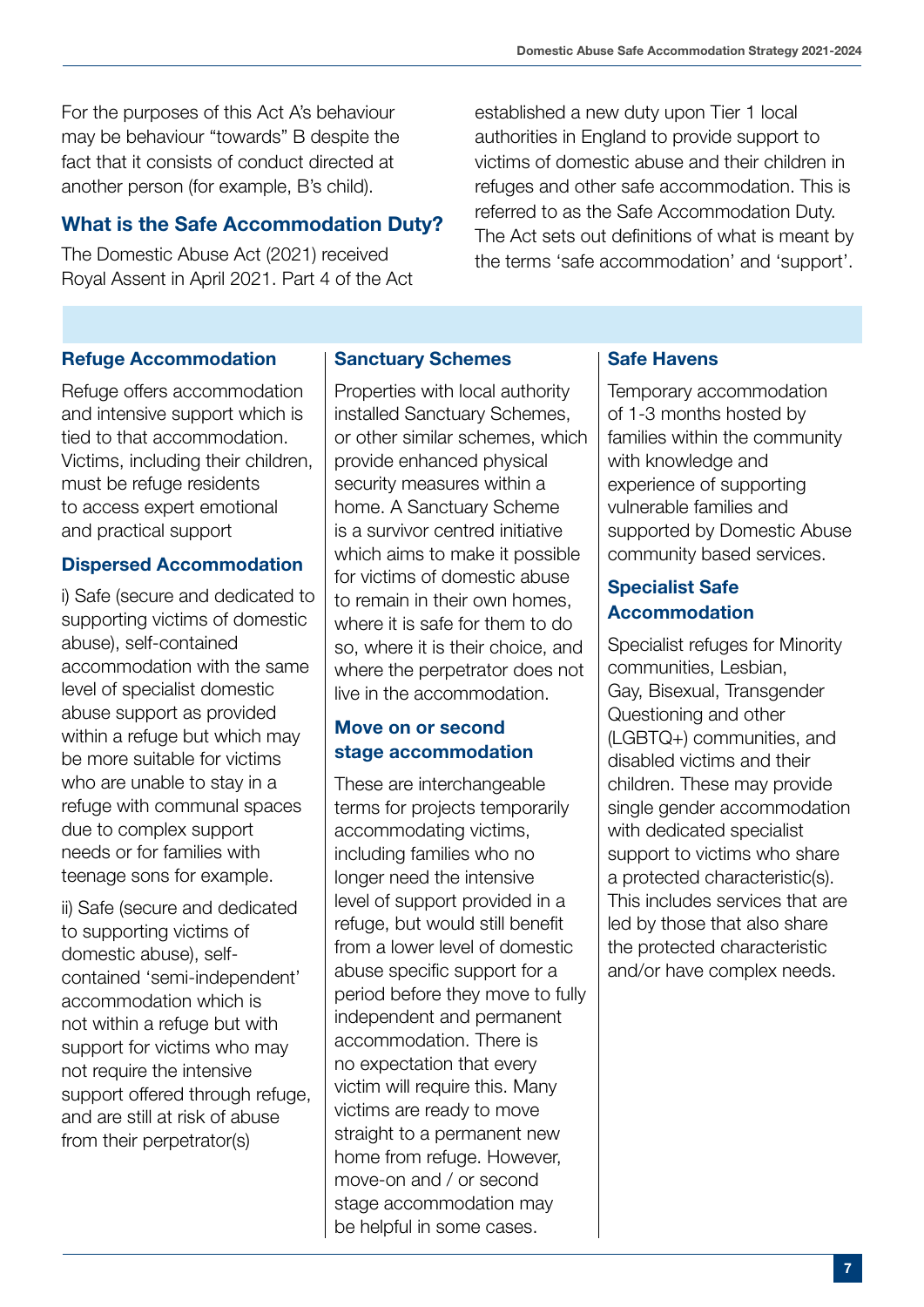#### What defines support?

- Overall management of services within relevant accommodation – including, the management of staff, payroll, financial and day-to-day management of services and maintaining relationships with the local authority (such functions will often be undertaken by a Service Manager)
- Support with the day-to-day running of the service, for example scheduling times for counselling sessions, group activities (such functions may often be undertaken by administrative or office staff)
- Advocacy support development of personal safety plans, liaison with other services (for example, GPs and Social Workers, welfare benefit providers)
- Domestic abuse prevention advice – support to assist victims to recognise the signs of abusive relationships, to help them remain safe (including online), and to prevent re-victimisation.
- Housing-related support providing housing-related advice and support, for example, securing a permanent home, rights to existing accommodation and advice on how to live safely and independently.
- Specialist support for victims; Designed specifically for victims with relevant protected characteristics (also known as by and for), such as faith services, translators and interpreters within minority communities, refuges, immigration advice, interpreters for victims identifying as deaf and / or hard of hearing, and dedicated support for LGBTQ+ victims [not limited to]. Designed specifically for victims with unique and / or complex needs such as mental health advice and support, drug and alcohol advice and support, including sign posting accordingly.
- Children's support including play therapy and child advocacy.
- **Advice service** financial and legal support, including accessing benefits, support into work and establishing independent financial arrangements; and,
- Counselling and therapy (including group support) for both adults and children, including emotional support.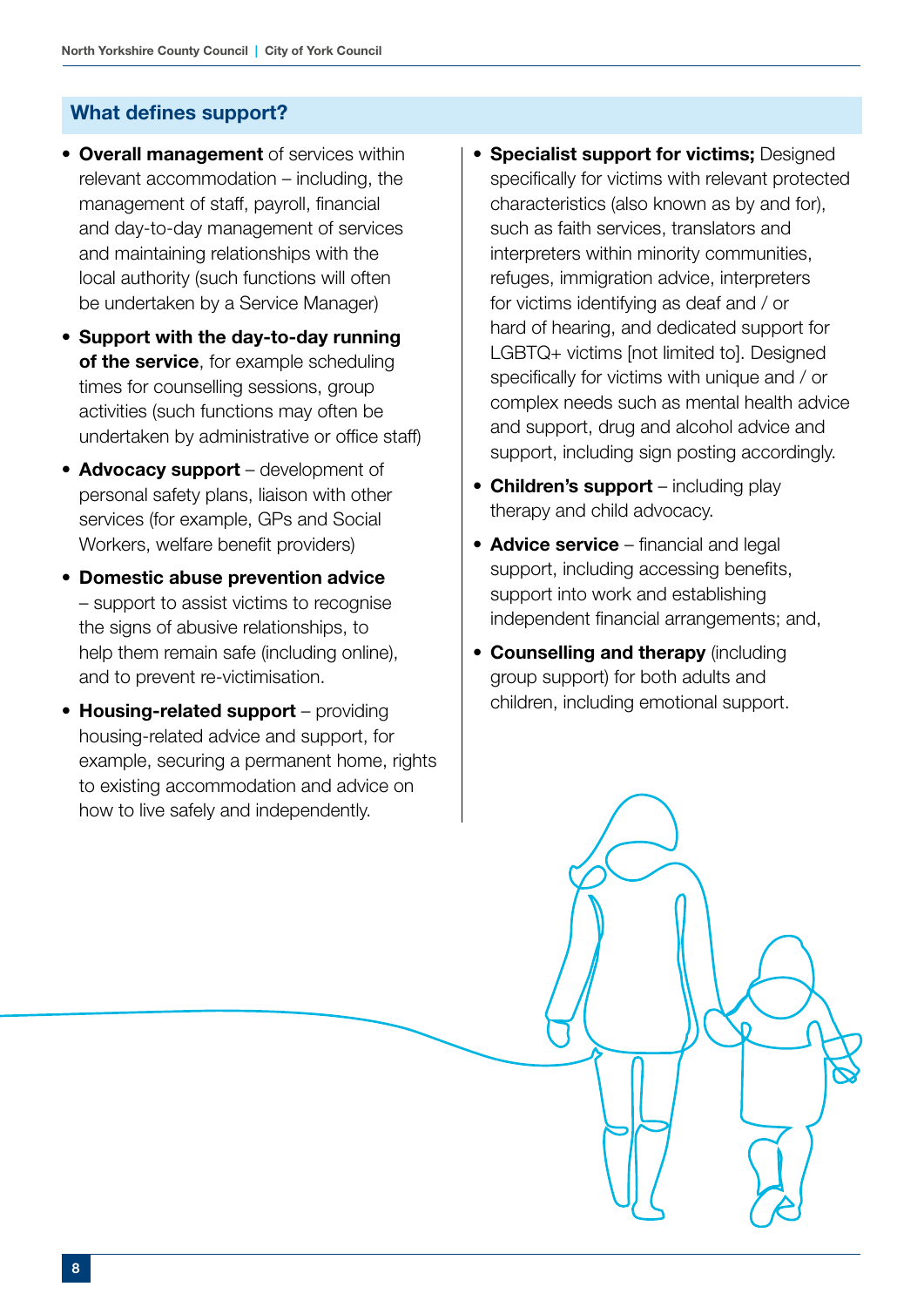## <span id="page-8-0"></span>Safe Accommodation Duty Funding

The Ministry of Housing, Communities and Local Government (MHCLG), now Department for Levelling Up, Housing and Communities (DLUHC), committed to providing a financial settlement for the delivery of the Safe Accommodation duty. NYCC AND CYC inclusive of the seven district and borough councils across North Yorkshire have each received additional funding for 2021/22. The amount is outlined in the table below, along with details of how much each district and borough council has been allocated.

| <b>Local Authority</b>                            | <b>Funding</b><br><b>Allocation</b> |
|---------------------------------------------------|-------------------------------------|
| City of York Council (Tier 1)                     | £334,506                            |
| North Yorkshire County<br>Council (Tier 1)        | £1,041,769                          |
| Craven District<br>Council (Tier 2)               | £32,614                             |
| Scarborough Borough<br>Council (Tier 2)           | £32,026                             |
| Selby District Council (Tier 2)                   | £32,831                             |
| Harrogate Borough<br>Council (Tier 2)             | £32,987                             |
| <b>Hambleton District</b><br>Council (Tier 2)     | £32,685                             |
| <b>Ryedale District</b><br>Council (Tier 2)       | £32,298                             |
| <b>Richmondshire District</b><br>Council (Tier 2) | £33,697                             |

# Summary of Domestic Abuse across North Yorkshire and the City of York

The geographical area of North Yorkshire and York stretches from Scarborough on the east coast to Bentham on the edge of the Yorkshire Dales and from the edge of Teesside to south of the M62. Currently across North Yorkshire and York there are one County Council, 7 District Councils and 1 Unitary Authority, namely;

- North Yorkshire County Council
- Craven District Council
- Hambleton District Council
- Harrogate Borough Council
- Richmondshire District Council
- Ryedale District Council
- Scarborough Borough Council
- Selby District Council
- City of York Council.

North Yorkshire is England's largest county and the third most sparsely populated. Just over 600,000 people are resident across 3,103 square miles.

Across North Yorkshire there is a mixture of urban areas, market towns and rurality. Ninetyeight% of the county is either sparsely (13%) or super sparsely (85%) populated with just over a third of the population living in these areas. The rurality brings challenges in providing services. North Yorkshire has an ageing population and many younger people leave the county following secondary and further education. People who are 65 years old and over make up 24.7% of the population. This compares to 18.4% in the population of England as a whole. North Yorkshire has a lower population of young people than the national average -25% under 25 compared to 29.8% nationally.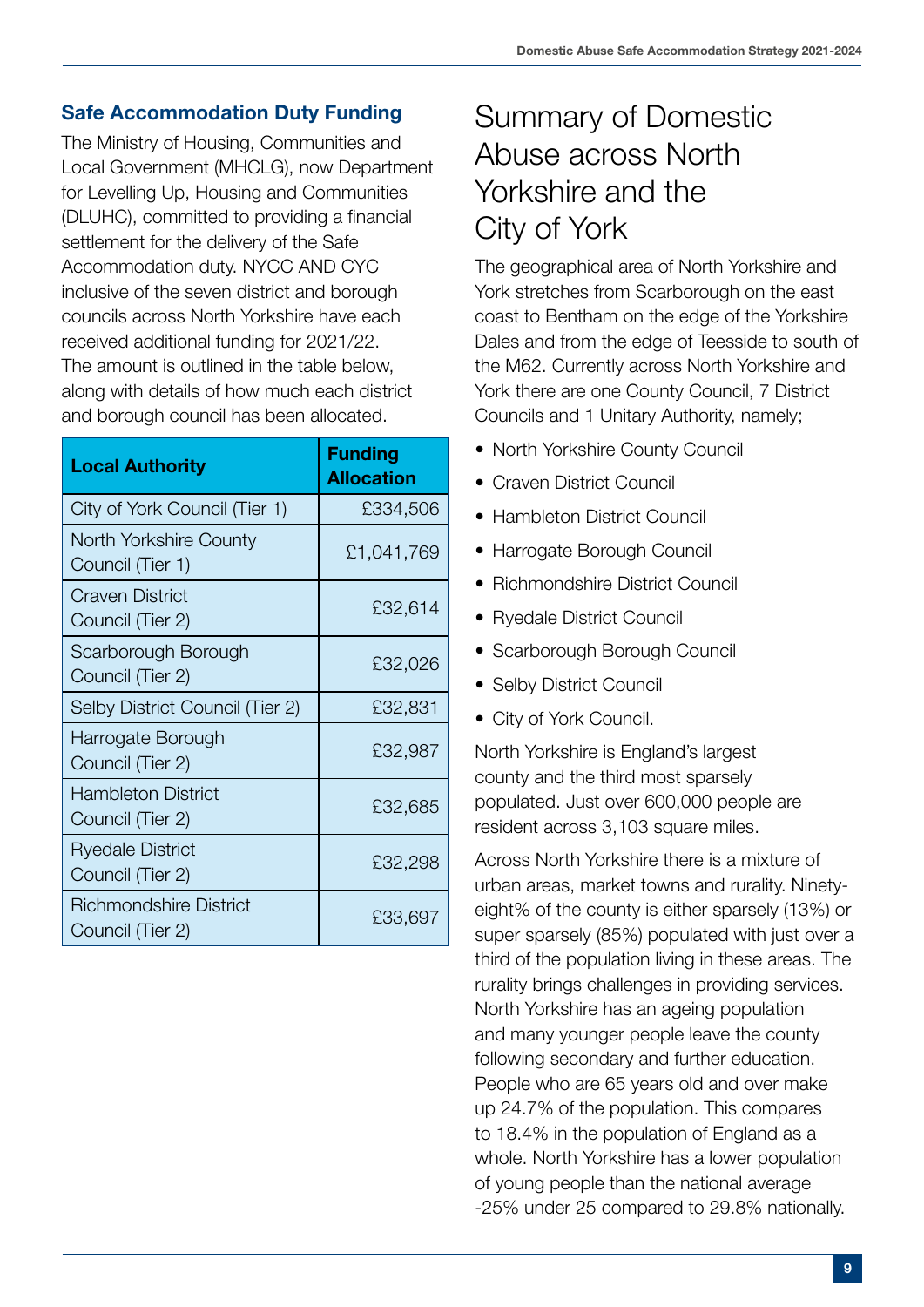York is a unitary authority and has a population of 211,000. York consists of a mixture of urban areas and rural villages. York has a large student population with two universities within the City and 11.3% of residents are aged between 20 and 24, compared with around 6% nationally. Furthermore, residents aged over 65 account for 18.3% of residents, evidencing the diversity of health needs within the population.

Affordable housing is an issue in both the city and county as housing costs are relatively high compared to wages.

Following a decision from central government around Local Government Reorganisation (LGR), there will be a new single unitary council for North Yorkshire. This means one council delivering all local authority services, bringing together everything currently delivered by the county council, district and borough councils.

#### Key dates

- Elections for the new council take place in May 2022
- Start date for the new council is April 2023.

City of York Council, which is already a unitary council, will remain separate with no changes to services. The single unitary for North Yorkshire will work in close collaboration with City of York Council.

Within North Yorkshire and the City of York geography, domestic abuse accommodation services are operated by the Independent Domestic Abuse Service (IDAS) commissioned jointly by both authorities alongside the Office of the Police Fire and Crime Commissioner. They are part of a national model called "Routes to Support" which provides a database of refuge provision available nationally (including specialist provision). This allows for victimsurvivors and their families to be placed out of their county in order to be accommodated in line with their needs and to ensure their safety.

The summary of demand for domestic abuse services across North Yorkshire and York has been informed by a Strategic Local Needs Assessment. Under the Safe Accommodation Duty Tier One Local Authorities are required to undertake an annual needs assessment to determine the level of demand for accommodation and domestic abuse support needs within their local area. The Safe Accommodation Strategy will be reviewed annually throughout its duration in light of this requirement.

#### Our Local Needs Assessment found:

- There were 11942 domestic abuse incidents and crimes recorded across the County and City of York (year ending March 2020).
- 67% of these incidents and crimes were subsequently recorded as crimes.
- During the same period North Yorkshire Police recorded 1,661 domestic abuse related stalking and harassment offences.
- Those cases of domestic abuse that reached the threshold for a legal decision by the Crown Prosecution Service where a perpetrator was charged equates to 74%.
- Of those domestic abuse cases prosecuted, 80% resulted in conviction.
- The highest volume of domestic abuse crimes occurs in York, followed by Scarborough and Harrogate.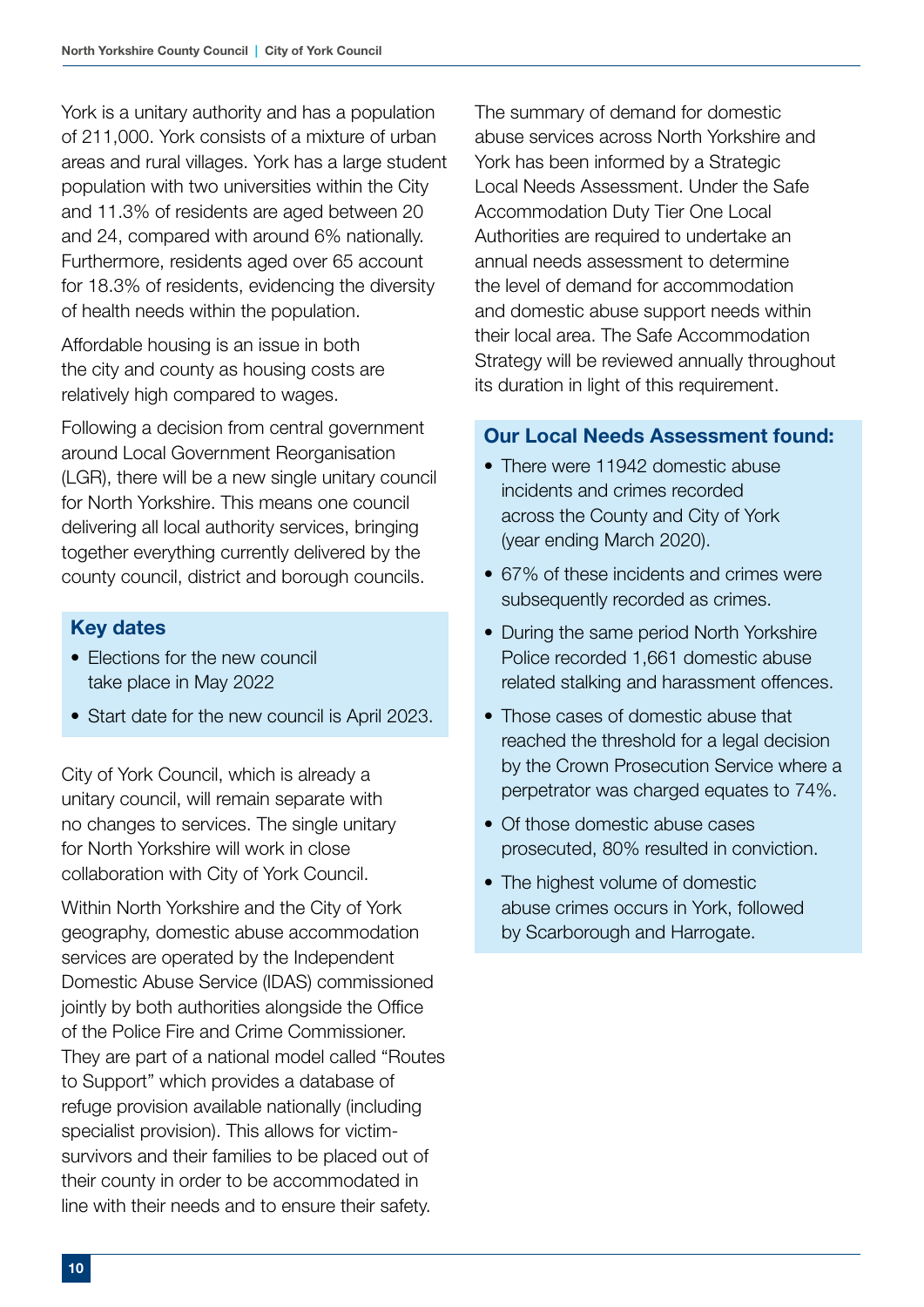### Local Domestic Abuse Safe Accommodation Arrangements – North Yorkshire and City of York

The number of units of Safe Accommodation across North Yorkshire and York is 42, consisting of refuge accommodation and dispersed units, in a blend of urban and rural localities. Dispersed accommodation is described as fully self-contained flats with support provided by our commissioned provider bespoke to the needs of the victim. The number of these units is increasing as our commissioned service provider seeks out opportunities across the County and City of York for more suitable contained and safe premises.

Safe Haven is an innovative approach taken by IDAS to develop accommodation options for victims and survivors with a host family for up to two months. IDAS will provide training to a host family volunteer, which is consolidated with supporting the victim/survivor in the community by specialist IDAS workers. This unique option is a further alternative solution to refuge and seeks to address some of the challenges around the geographical demands and costs associated with the urban and rural mix of North Yorkshire and York.



### Demographic of victims and survivors entering accommodation

From our commissioned service provider IDAS we know that those victims and survivors entering safe accommodation are of the following demographic;

- In 2020/21 we know more than 120 female victims/survivors of domestic abuse accessed refuge accommodation.
- Most people seeking accommodation were between 25 and 34 years old.
- The majority of these had no dependent children.
- We know that many domestic abuse victims/survivors will move across the country, and therefore local authority boundaries, to escape abuse. Of those from outside the County who took up refuge accommodation in North Yorkshire and York:
	- o 19% were from a West Yorkshire Local Authority area.
	- o 25% were from a local authority area that does not closely border North Yorkshire or York.
- With the above in mind the significant majority of victims and survivors accessing refuge were self-described as white British.
- Only 65% of victims entering accommodation recorded their ethnicity.
- 41% of those whose ethnicity is recorded were from a non-UK or ethnic minority background.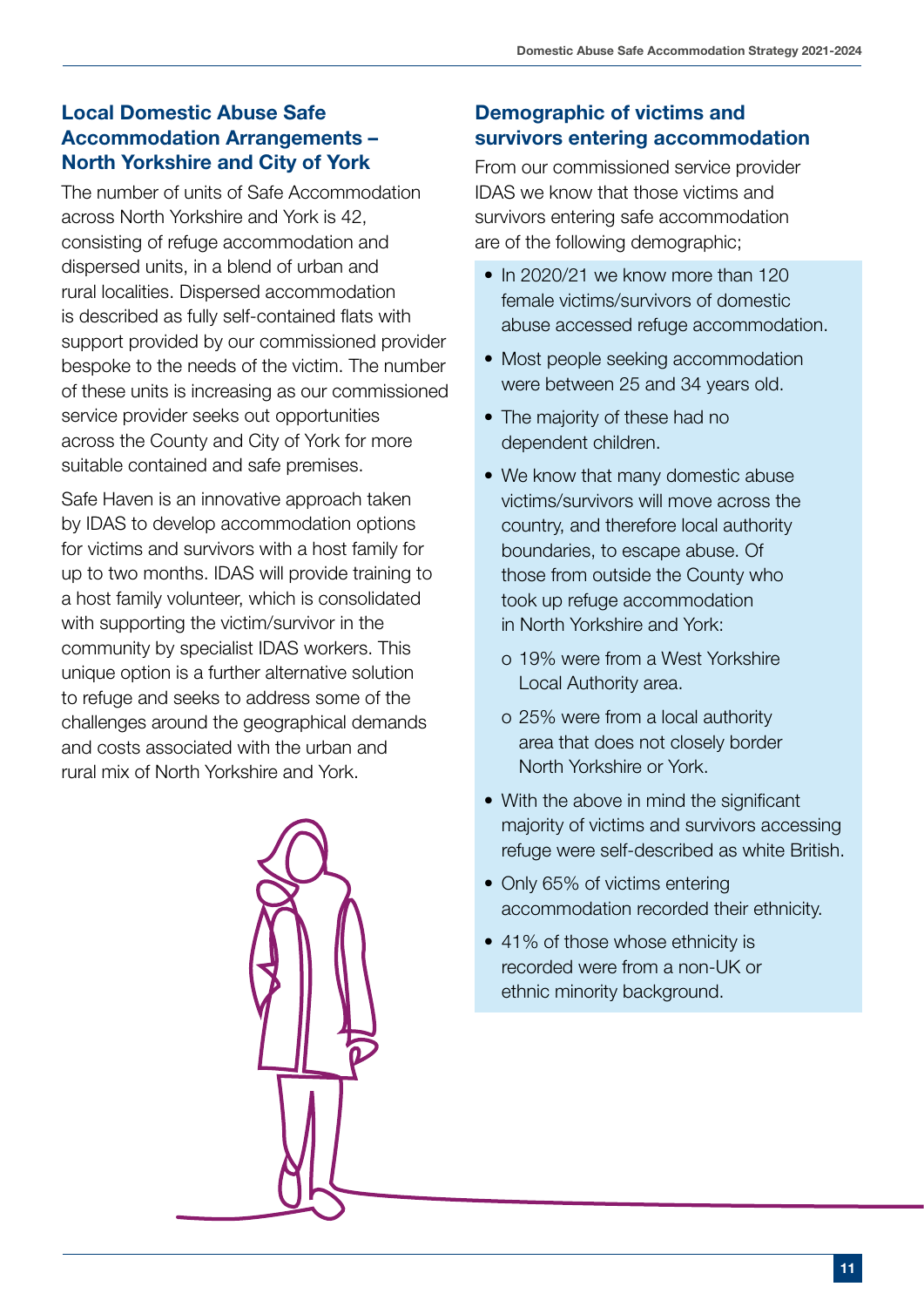# <span id="page-11-0"></span>Our unmet needs around safe accommodation

The recommendations from the needs assessment are as follows:

- Meeting the wider needs of victims, ensuring parity for all victims of domestic abuse when seeking help despite their own physical or mental health difficulties.
- Ensuring that accommodation needs are met for all and ensuring our multi-agency workforce is skilled to support all.
- Tracking the journey of victims accommodated outside of North Yorkshire and York to understand why they have fled and to determine whether this is because services locally do not meet their needs or whether the risk of remaining within a locality known to a perpetrator is too great.
- Meeting the accommodation needs for victims in both rural and urban locations.
- Achieving greater depth of data and a defined set of metrics across the area, to capture needs and inform service delivery, with particular reference to those with mental health and addiction and other complex health needs.
- Driving the single hub approach to safe accommodation access so that there is a fair and proportionate approach for all.
- Promoting best practice, utilising the Domestic Abuse Housing Alliance (DAHA) accreditation and affiliation status. DAHA was endorsed by the Ministry of Housing, Communities and Local Government (now DHLUCG) as national best practice in respect of the Violence against Women and Girls National Strategy. DAHA encourages housing organisations to take a proactive approach to supporting survivors of domestic abuse through establishing a set of standards and accreditation process including training for professionals. This will ensure North Yorkshire and York housing partnerships will learn from evidence-based best practice and be confident that victims will receive tailored and professionally delivered support when seeking help.

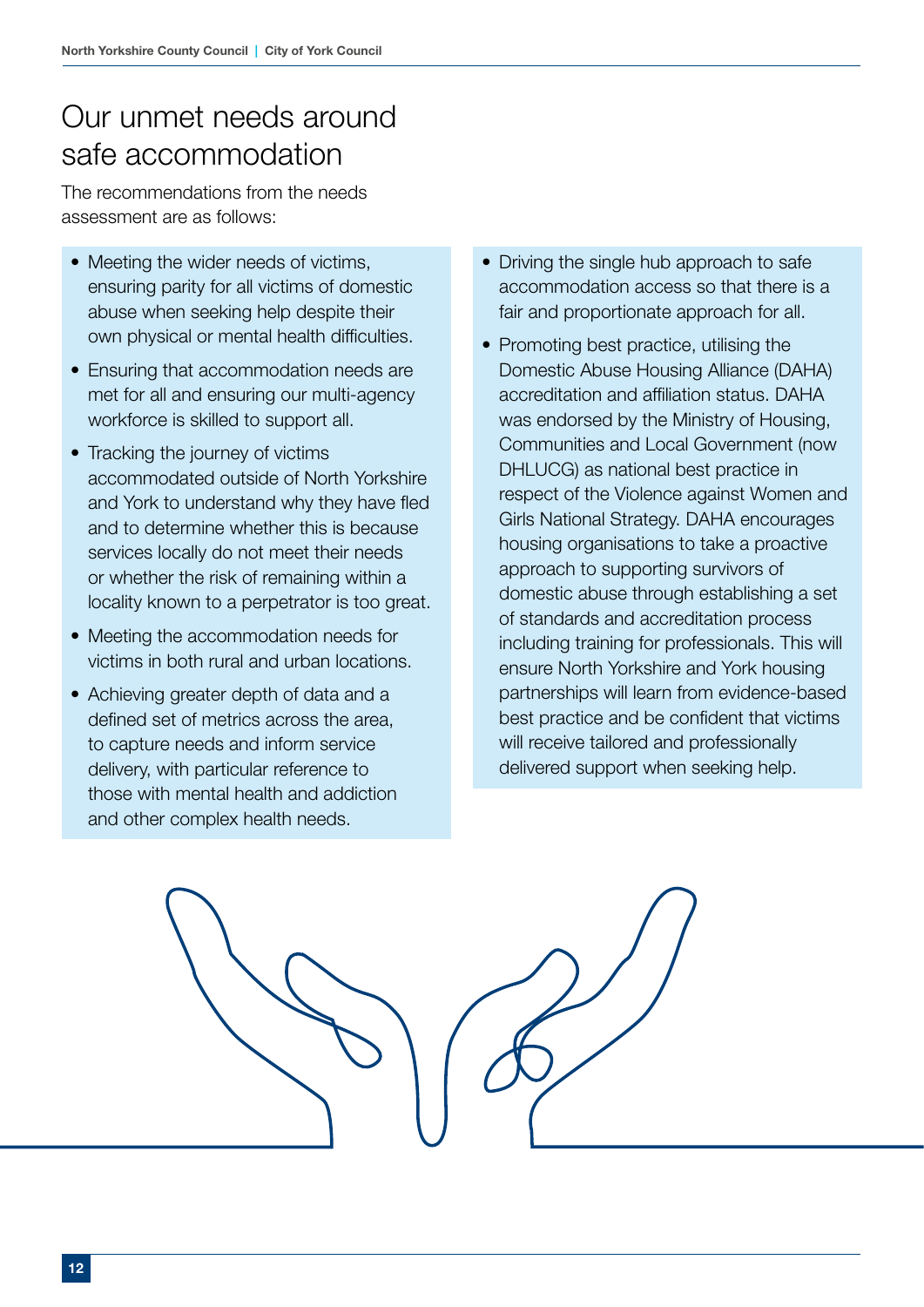# <span id="page-12-0"></span>Section 2: What will the NYCC & CYC Safe Accommodation Strategy deliver for victims and survivors of Domestic Abuse?

NYCC and CYC will ensure that victims and their families are at the forefront of our thinking when setting out our provision for safe accommodation and understanding the needs of our varied and diverse communities. This strategy will hold our partnership to account as an integral element of our wider Domestic Abuse Strategy. This will be refreshed and will complement our vision in order to safeguard the most vulnerable within society.

# 1. Authentic voice of victims, survivors to inform our partnership approaches.

Our whole-family approach will reach out to victims and their families. Their voice will shape how we commission services through to how we scrutinise delivery, to governance and face-to-face therapeutic recovery.

### What is the NYCC and CYC partnership delivering?

- Our commissioning of services through IDAS is shaped by experiences of victims and case studies and forms part of our contract management and service improvement.
- Domestic Abuse Multi- Agency Scrutiny Panels, chaired by an independent domestic abuse specialist, undertake root and branch reviews of domestic abuse incidents and cases from first contact to closure. This establishes learning and improvement and the connectivity between agencies.
- Tactical Domestic Abuse meeting, structured and formed during COVID, prioritises the voice of the victim in all decision-making during the pandemic. This enabled North Yorkshire and York local authorities and partners to shape and promote services locally for our communities that were able to have a real and positive impact for victims.
- The multi-agency partnership has promoted social media campaigns that talk with real victims about hidden elements of domestic abuse, bringing the subject out into the open. This is supported by our Independent Domestic Abuse Service that is on hand to provide support and advice.

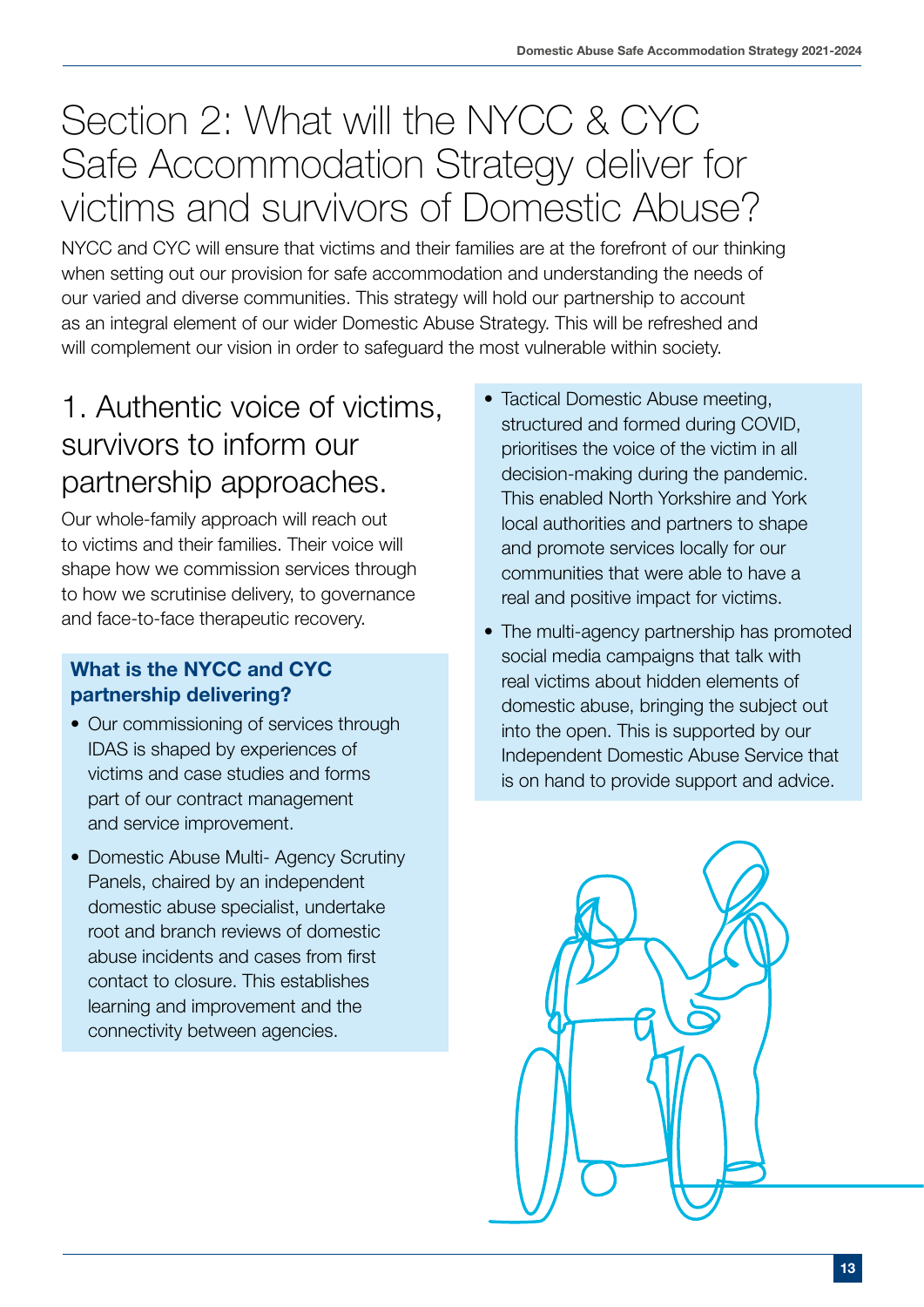- <span id="page-13-0"></span>• NYCC and CYC will jointly create a role that will reach out to victims and their families. We will understand their experiences and what the needs of our communities are in respect of domestic abuse. This will be underpinned by academic research and what works within the region and national arena.
- We will engage with the Domestic Abuse Commissioner's Office, through regional engagement and coordinator events to establish learning and best practice.
- We will refresh the wider joint Domestic Abuse Strategy to focus on the voice of the victim and their families and champion the need to reconnect with our communities. At the same time, we will take account of the work being developed through the Health and Wellbeing boards and Adult and Children Safeguarding Partnerships.
- We will seek out and engage with children and tailor our service to their needs. We will ask the Youth Commission to review our communication/language style online so that we are able to connect in the right way with young people.
- We will ensure our commissioned and statutory partners understand our vision and will jointly inform and upskill them to champion the voice of our most vulnerable.

# 2. Effective Pathways – Supporting those with additional needs.

Barriers can exist for those with additional needs (e.g. substance misuse, mental health needs, and no recourse to public funds) in accessing relevant safe accommodation and support partnership arrangements and structures will be expanded, and where needed, created, to ensure no one is lost within our systems.

### What is NYCC and CYC partnership delivering?

- NYCC and CYC in conjunction with the Office of the Police, Fire and Crime Commissioner commission IDAS to deliver support to those within Safe Accommodation and our community based service. This includes support within refuge and community for individuals with mental health and substance misuse needs.
- 1:1 support, group work and immediate risk assessment work, support and safety plans. This can include plans for leaving an abusive partner but also providing for those that wish to remain.
- Refuge accommodation gives parity for all seeking help and is subject to equality impact assessments.
- Male victims and those with complex needs are supported, utilising dispersed accommodation and floating support from IDAS trained staff in selfcontained bespoke residential units.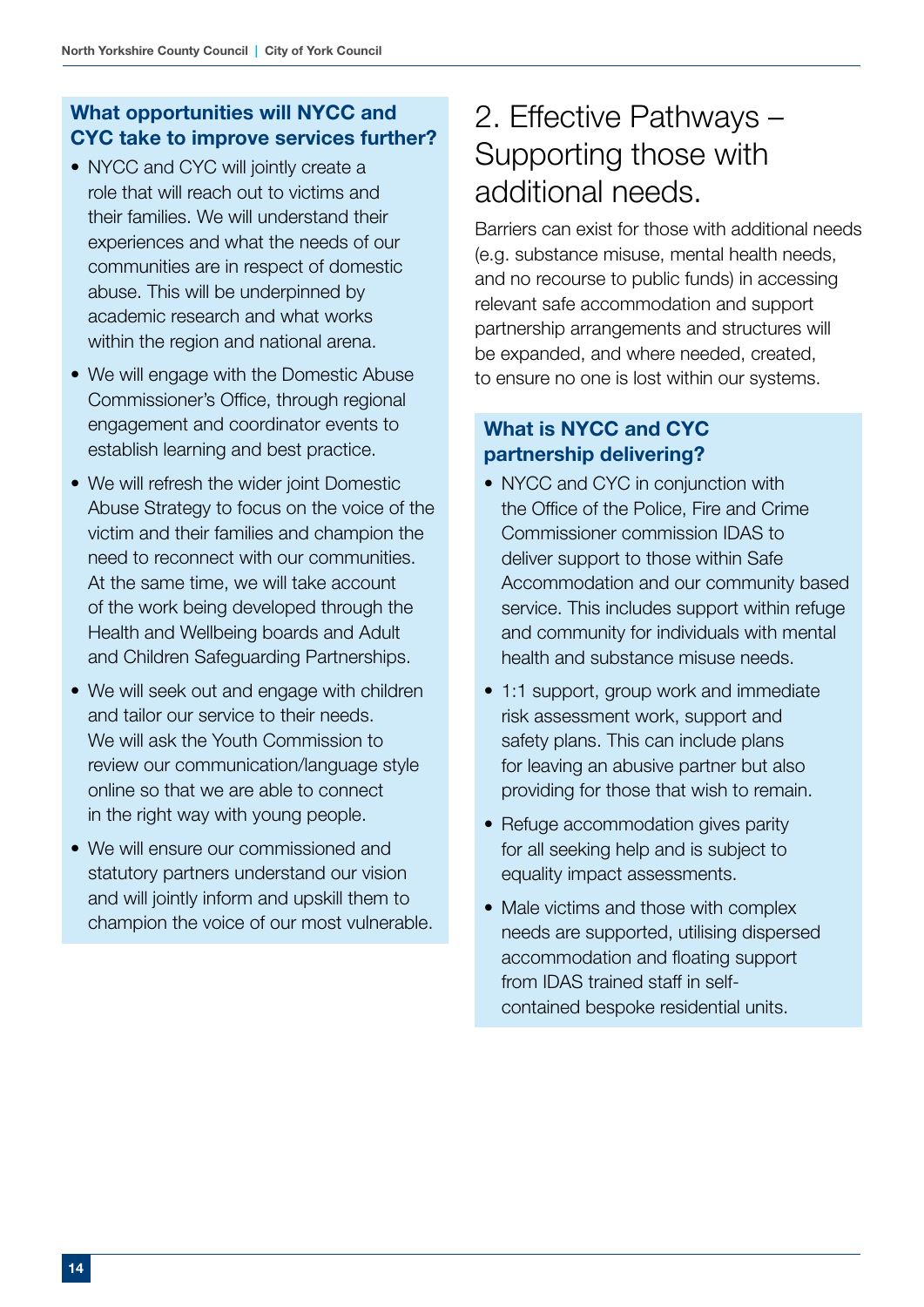<span id="page-14-0"></span>

- Through further needs assessments. we will map and understand demand around our hard-to-reach groups and train our professionals to engage and deliver bespoke support.
- As an effective multi-agency partnership, we will explore funding opportunities and additional support for those with complex needs and those hard-to-reach groups.
- Through effective partnership working we will champion support and drive real change for groups and ensure no one is lost within our service. We will join up discussion for hard-to-reach groups with our core domestic abuse meeting structures so that our focus is co-ordinated across the safeguarding landscape.
- Those accessing services that have complex needs or language barriers will not have to contact different housing associations to identify support or accommodation. We will ensure our IDAS Hub will be a single front door access point for both accommodation and support for all, whether English is their first language or not.

# 3. It's not Safe Accommodation if support is not in place.

Our joint approach to safe accommodation across North Yorkshire and the City of York is not just about bricks and mortar. Relevant, effective support must be provided in safe accommodation. This will ensure victims, survivors and their families will gain the skills and support to recover and thrive.

## What is the NYCC and CYC partnership delivering?

- Our domestic abuse service provider for North Yorkshire and the City of York – IDAS – provide support within refuge and also within our wider community based offer. This includes:
- 1 to 1 emotional and practical support including support through any police investigation and/or court proceedings.
- Specialist support for any dependent children and young people living in the accommodation including 1 to 1, group and play sessions and educational activities.
- Parenting support, advice and information including support to access local school placements.
- Support with independent living skills to assist with move-on from the domestic abuse accommodation based support service.
- Supported group work and peer support networks.
- Resettlement support for a period of up to 3 months following move-on from the accommodation, including onward referrals and/or liaison with other support services as appropriate.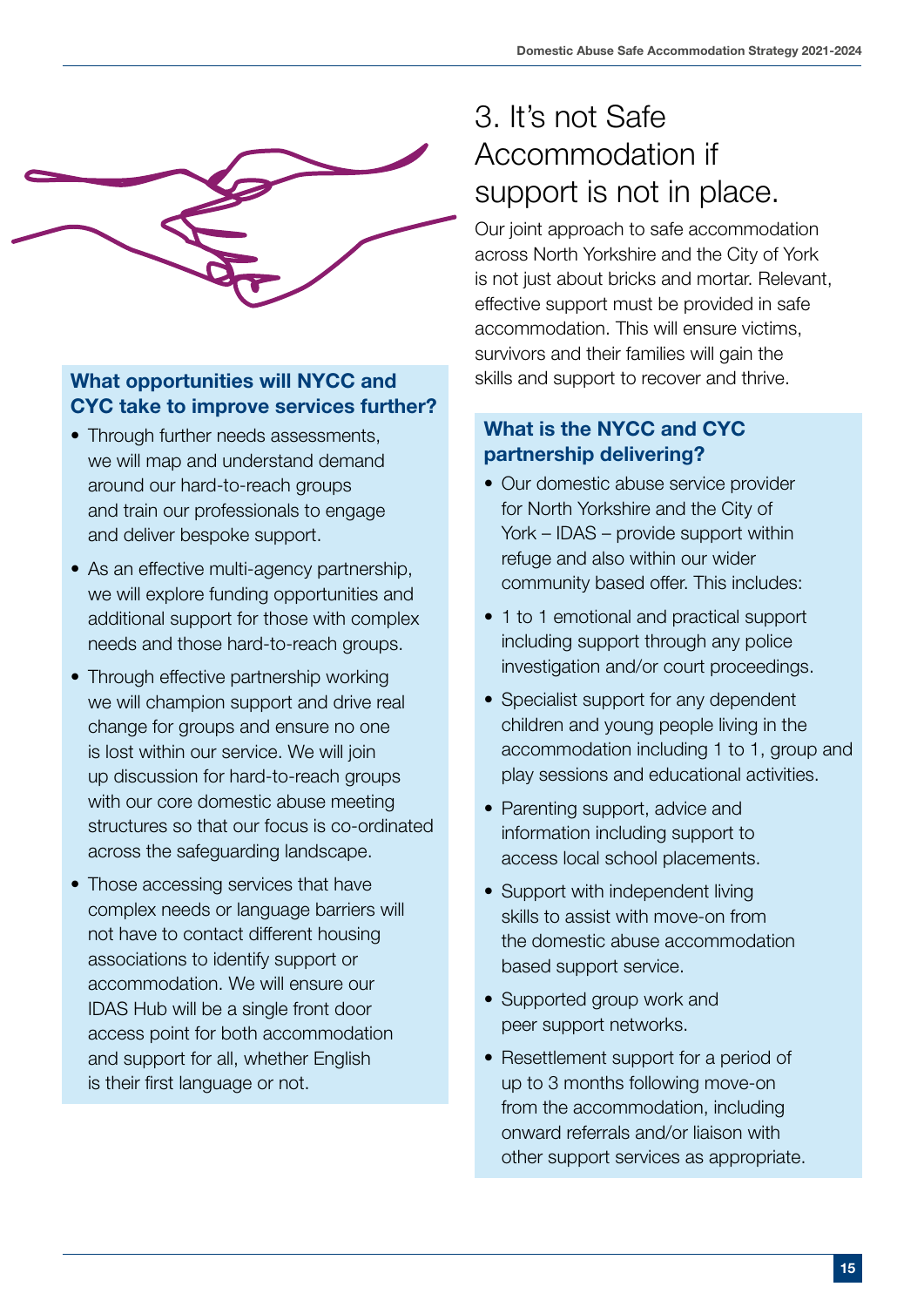- NYCC and CYC are working under the umbrella of the Whole Family Approach (WFA) which looks holistically across the family inclusive of the individual victim. Therefore, focus will include children and young people affected by domestic abuse. Our multi-agency approach will;
- Increase awareness of signs and symptoms of the effects of domestic abuse on our children and young people.
- Expand support services for children and young people and awareness of those that may go on to become potential offenders.
- We will as a multi-agency partnership enhance our safeguarding of children by developing the work undertaken through Operation Encompass, working with Police and children safeguarding teams and schools.
- The whole family approach will develop clearer data around the specific needs of children and young people affected by domestic abuse
- We will provide the skills and empowerment to victims to remain in their own homes where they wish to do so. We will offer Sanctuary Schemes to target-harden homes. This will not simply be the hardware but also the support to fit equipment, minimising anxiety and keeping victims safe and secure in their own homes.
- We will ensure all our specialist support services providers have the appropriate training. Our operational staff will be trained to Independent Domestic Violence Advocates (IDVA)/Independent Sexual Violence advocates (ISVA) standards. These are specialist support workers accredited by "Safelives" to work with victims of domestic abuse at high risk of sexual risk of harm. These professionals will undertake risk assessments and safety planning alongside the provision of emotional support and empowerment to victims and survivors.

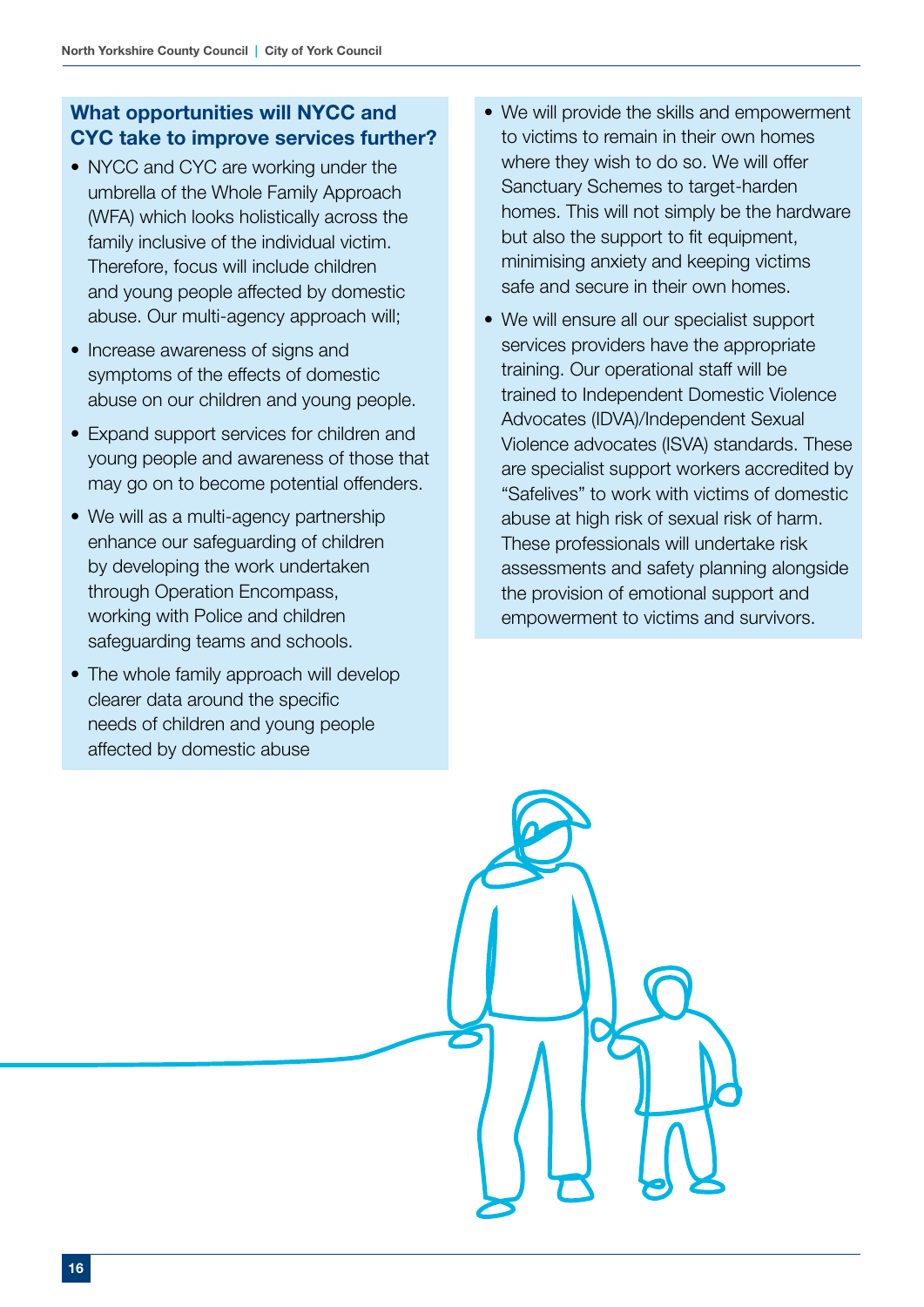# <span id="page-16-0"></span>4. Clear, consistent approaches must be in place across York and North Yorkshire.

Our objective is to ensure we have an informed and knowledgeable workforce across all key agencies, including housing and third sector that understands and adopts best practice in relation to Safe Accommodation. A single front door to access safe accommodation will enable the right advice and support to be offered at the right time to those in crisis. We will support those wishing to remain in their own homes through our Sanctuary scheme, providing continued help and assistance not just equipment.

### What is the NYCC and CYC partnership delivering?

- The Independent Domestic Abuse Service, which is commissioned by NYCC and CYC, operate a single point of contact Hub approach to accessing services.
- Any victim survivor or professional can access refuge provision or support within or outside the county through our sign up to "Route to Support" database access.
- Access to safe accommodation services currently operates across a number of district councils and unitary authorities. Therefore, victims are able to access local services within their community.
- Broadacres a supplier of specialist domestic abuse housing provision has Domestic Abusing Housing Alliance accreditation (DAHA).
- Victims of domestic abuse routinely presenting to housing teams are prioritised for temporary and permanent accommodation across housing providers within North Yorkshire and York.

## What opportunities will NYCC and CYC take to improve services further?

- North Yorkshire County Council and City of York Council will promote and develop the single access hub entry into service approach across the entire County and City. Victims and survivors will no longer need to approach different housing associations or authorities in order to seek support.
- Through the local government review and streamlining of services, we will champion the Domestic Abuse Housing Alliance (DAHA). DAHA sets out the housing sector's response to domestic abuse through the introduction and adoption of an established set of standards and accreditation process. We will seek to become affiliated and accredited members of DAHA to provide reassurance to victims and their families that as a partnership we strive to provide the best outcome around specialist housing options.
- We will, when safe and appropriate, support victims and their families to remain in their own homes through promoting the Sanctuary scheme. This will include not just an offer of equipment but also the support to fit and understand how to use additional appliances or furnishings to target-harden residential homes.
- As a multi-agency partnership we will support accredited and recognised online and face-to-face training resources e.g Hard to Help web-site work undertaken by Foundation (perpetrator work) and support the wider professionals' network that have contact with children and families to recognise best practice.

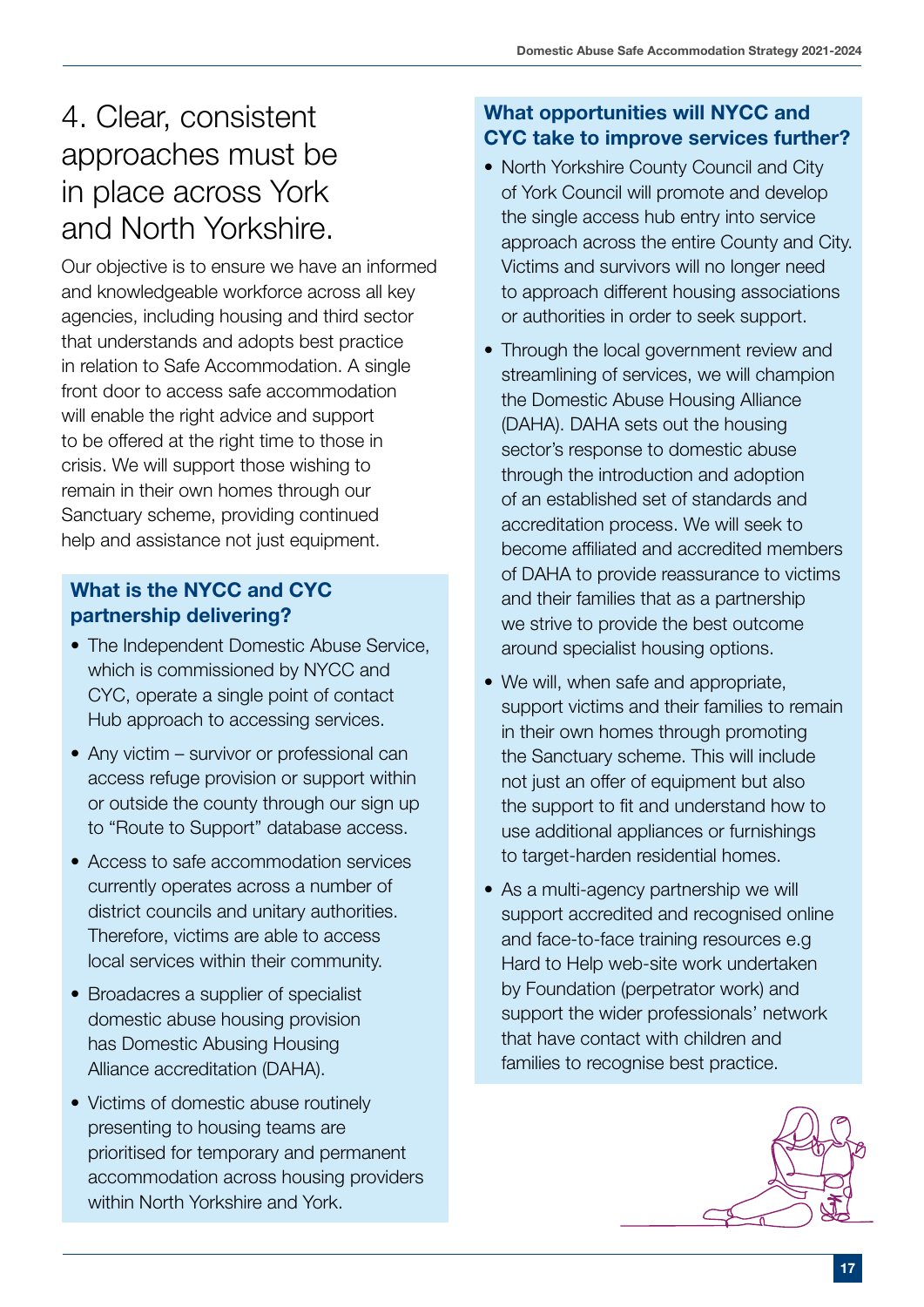# <span id="page-17-0"></span>5. Meeting the needs of individuals, families and communities.

Within our actions, we will be clear on how we support a range of hard to reach communities. Including male victims, victims fleeing illegal cultural harms, Ethnic Minority victims and victims from the Gypsy, Roma and Traveller Communities.

### What is the NYCC and CYC partnership delivering?

• North Yorkshire County Council and City of York Council together engage with professionals and third sector organisations across the landscape of the County and City of York through events to enhance local learning and awareness. Domestic Abuse forums are a platform for engagement to raise awareness of hard-to-reach groups across urban and rural parts of North Yorkshire and York.

- NYCC's Head of Safer leads on the Inclusive Communities Joint Coordination Group and also sits as part of the strategic Domestic Abuse Joint Coordination Group chair. This brings together a representative voice for minority and hard-to-reach groups including oversight of the Independent Advisory Groups.
- Within the portfolio of community safety there is a community cohesion officer role that works closely with minority communities and helps to provide a clear picture of demand across the county of North Yorkshire.
- Within the City of York Council, public health specialists share the voices of voluntary community groups representing minority communities to ensure their voices are heard and shape council strategies.
- North Yorkshire and the City of York have an existing number of tactical housing options that support victims and survivors accessing suitable specialist accommodation from diverse backgrounds.

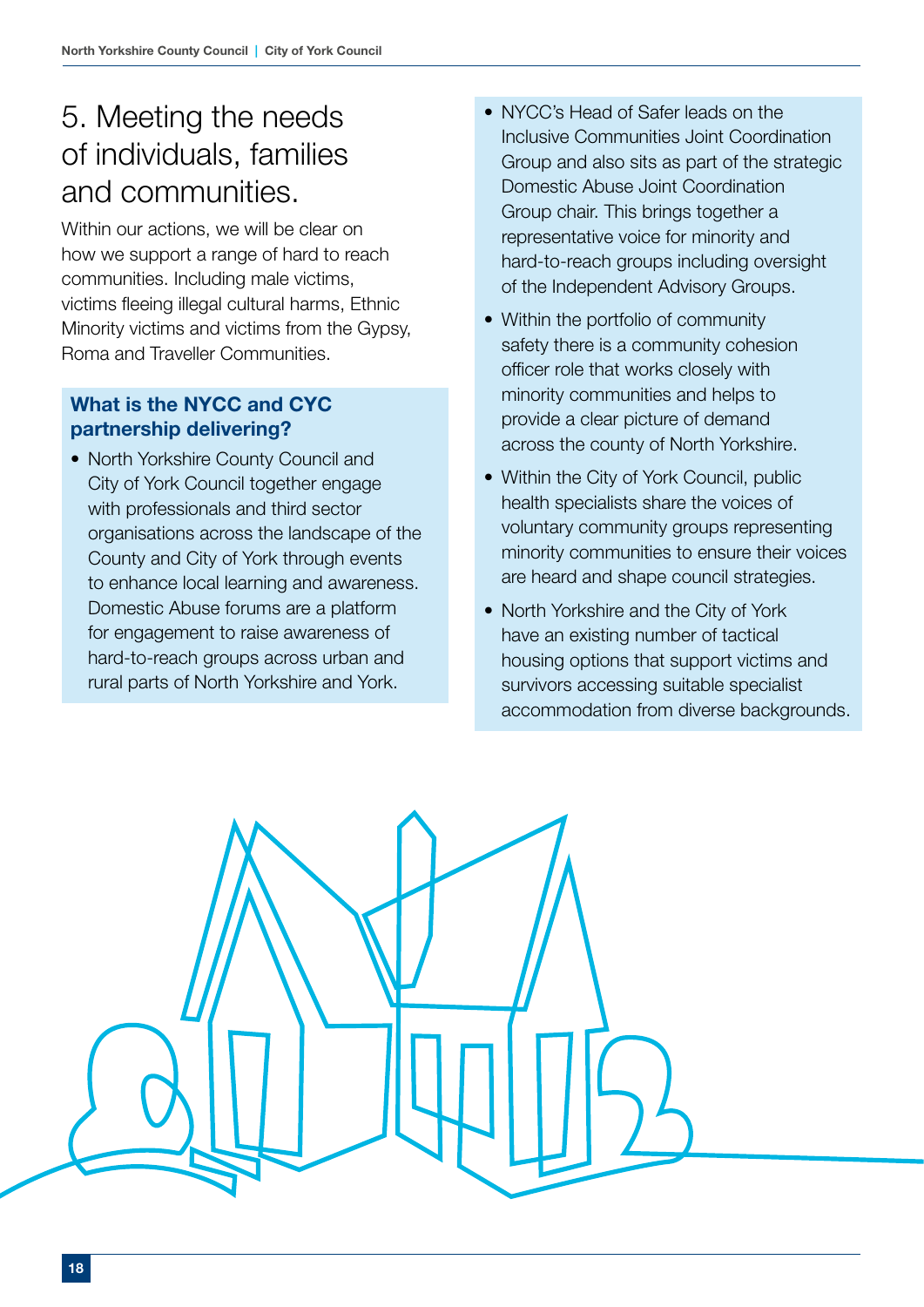- <span id="page-18-0"></span>• In order to have a greater understanding of need, we will, as a joint partnership, develop our data across all safe accommodation provision through our Domestic Abuse Working Group action plan to understand the needs of our minority and hard-to-reach communities.
- We will listen to our communities and give them a voice in how we shape and deliver services and support. We will connect the various arrangements across North Yorkshire and City of York so that no-one is lost and everyone's voice will be heard.
- With our enhanced information and understanding of need we will commission services that reflect their voice and work with existing housing associations to fast-track victims of domestic abuse and those from vulnerable communities.
- We will identify what works regionally and nationally with authorities to ensure our communities benefit from the best specialist accommodation processes, for example the Domestic Abuse Housing Alliance (DAHA). By aligning ourselves to the highest standards and accreditation processes this will help to reassure victims and survivors that North Yorkshire and the City of York Council aim to provide the best housing support available.
- Our intention to support those hardto-reach and complex groups will be explicit in what we will deliver and we will explore avenues for funding that become available to improve our support to victims and survivors.

## 6. Understanding our need and demand for safe accommodation.

Our understanding of need and demand must come from a range of local partners, including housing. From the findings of the needs assessment and our work with the Whole Family Approach we will create robust systems to capture key data. This will ensure we have accurate recording and reporting in order to shape our service delivery. Our findings will be used in conjunction with case studies and personal experiences of victims and their families.

### What is the NYCC and CYC partnership delivering?

- North Yorkshire County Council and City of York Council are currently supporting the Whole Family Approach which is underpinned by two key pieces of work. The first element looks at data supported by academic research which includes children's social care services and mapping information held within these teams to get a richer, more detailed understanding of needs of the whole family.
- North Yorkshire County Council and City of York have undertaken a detailed Needs Assessment which has made recommendations in service. We have a working group and action plan in place to tackle elements of service provision to meet current and future challenges.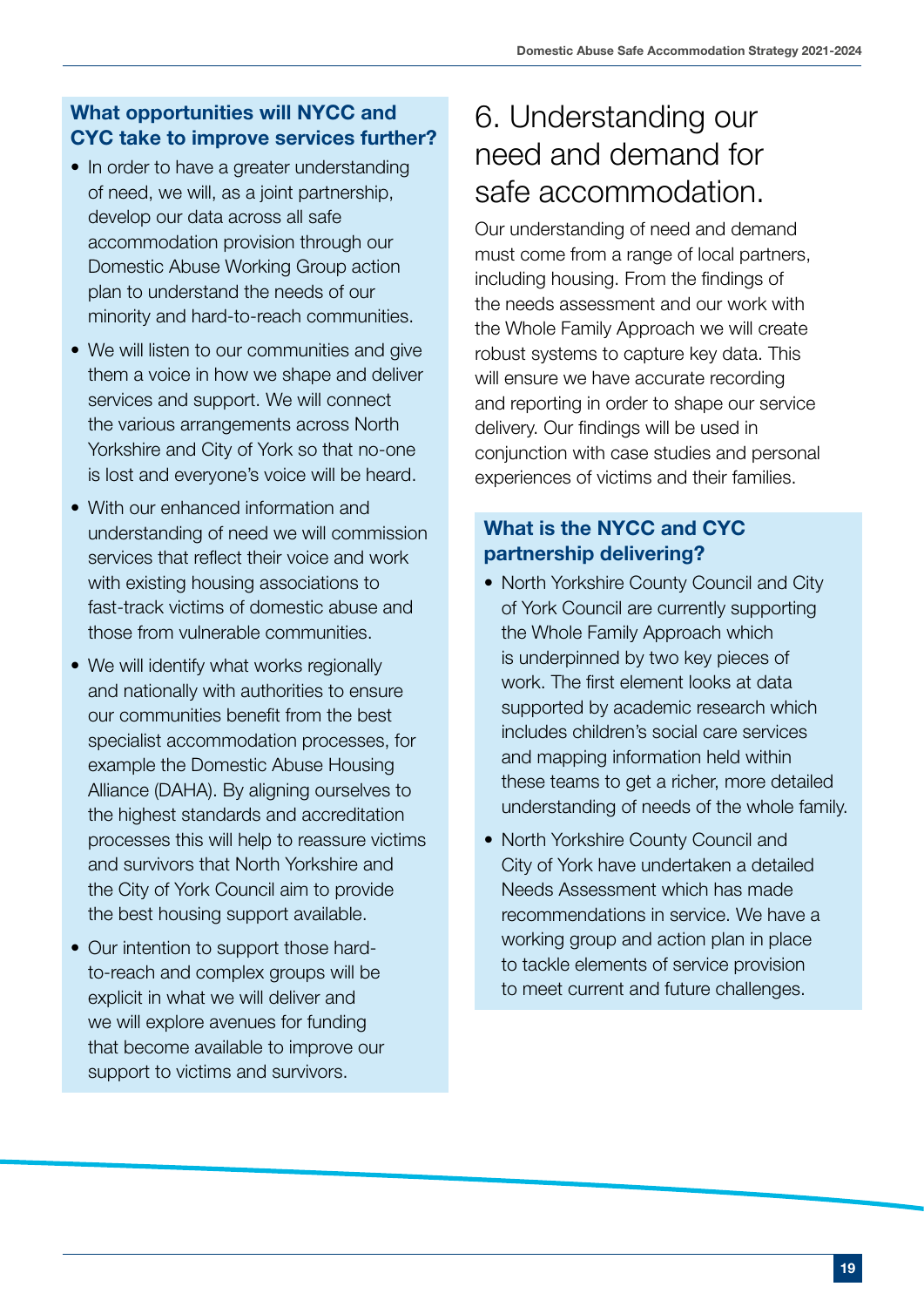- <span id="page-19-0"></span>• North Yorkshire County Council and City of York Council will develop a single set of metrics for data with our partners and commissioned service providers. We will understand what our current and future predicted demand will be around domestic abuse safe accommodation within our communities, both urban and rural.
- We will work together as Local Authorities through our Local Domestic Abuse Partnership Boards to hear the voice of survivors and their families, problem solve and overcome challenges. We will work to deliver increased units of safe accommodation with our commissioned partners. We will work to ensure that the level of safe accommodation is appropriate to the needs of our population.

# 7. Ensure we have effective partnership arrangements (Domestic Abuse Local Partnership Board).

We will enhance our current arrangements, including chairing, membership and effective linkages with other partnerships in order to drive real change that is responsive and well informed by local needs and national change, thereby shaping best practice.

### What is the NYCC and CYC partnership delivering?

- North Yorkshire County Council and City of York Council have joint working groups. Each sub-group provide updates and performance information to separate Community Safety Partnership boards for North Yorkshire and York authorities.
- The flowchart below provides an overview of our governance arrangements:

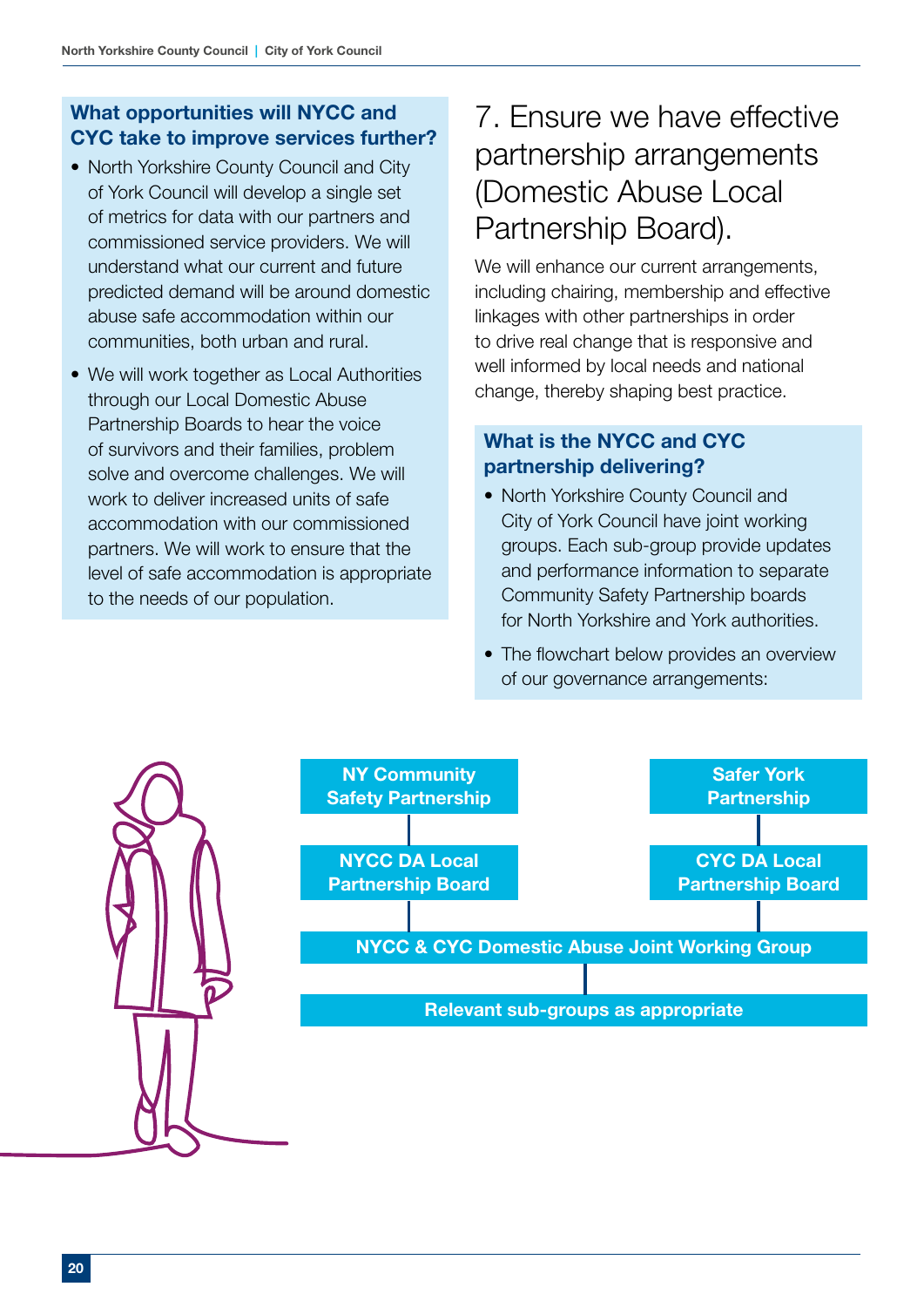

- As directed by the Domestic Abuse Act (2021) North Yorkshire County Council and City of York Council will have Local Partnership Boards, who will provide governance for strategy and actions.
- We will broaden our representation from professionals to capture the needs of complex individuals and raise our collective understanding awareness of this cohort so that service can be developed to meet the needs of our victims who have complex physical or mental health needs and substance misuse issues.
- North Yorkshire County Council and City of York Council will create two Local Partnership Boards to capture the depth of needs of the City of York and the County of North Yorkshire. This will allow real focus on local communities, which is understood by local professionals.
- North Yorkshire County Council and City of York will deliver domestic abuse strategic business through an inclusive culture for all. Chairing arrangements will be led by executive or independent members to give a broad base of experience and detailed knowledge of working within domestic abuse that will make real change for victims and survivors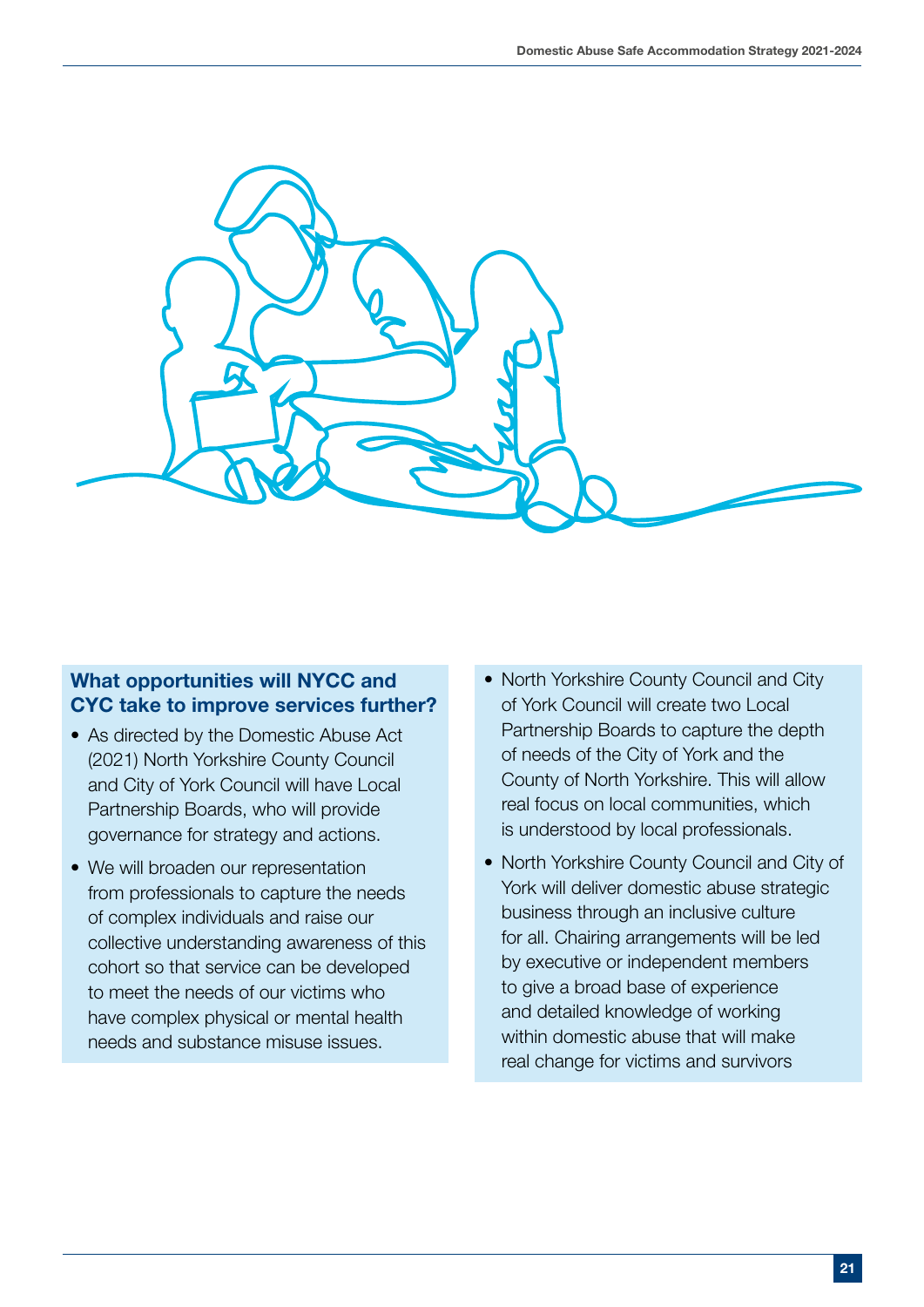# <span id="page-21-0"></span>Section 3: How will the Safe Accommodation Strategy deliver for our most vulnerable?

- The North Yorkshire and York Domestic Abuse Working Group will develop and deliver the joint Safe Accommodation Strategy as part of their working group action plan. This live document will track our achievements against the Safe Accommodation Strategy and wider requirements of the domestic abuse legislation and our wider Domestic Abuse Strategy.
- Our joint Commissioning sub-group will create opportunities for safe accommodation through a deeper understanding of need to ensure those with complex mental health, substance misuse and physical needs and those from hard-to-reach backgrounds are catered for and given parity of support.
- North Yorkshire County Council and the City of York Council will refresh our overarching Domestic Abuse Strategy to capture the key requirements of the national violence against women and girls strategy and the Domestic Abuse Act. It will encapsulate the visions of both authorities and partners and, at its heart, will be shaped by the voice of victims/survivors and their children.
- We will, as a partnership, work with our commissioned partners to develop the single point of entry access into safe accommodation for victims and their families.
- Awareness raising and communications on the safe accommodation offer will be delivered to professionals across North Yorkshire and the City of York through a comprehensive communications strategy and multi-agency partnership events.
- We will, as joint authorities, raise awareness of the Domestic Abuse Safe Accommodation and the wider Domestic Abuse offer of support to residents of North Yorkshire and the City of York. We will do this through our Domestic Abuse Forums, Social Media platforms and our third sector and specialist mental health and drug and alcohol providers.
- North Yorkshire County Council and City of York Council will monitor progress to deliver this strategy through our working group that will inform and be held to account by our two local partnership boards. These boards will feed into the North Yorkshire Community Safety Partnership and Safer York Partnership.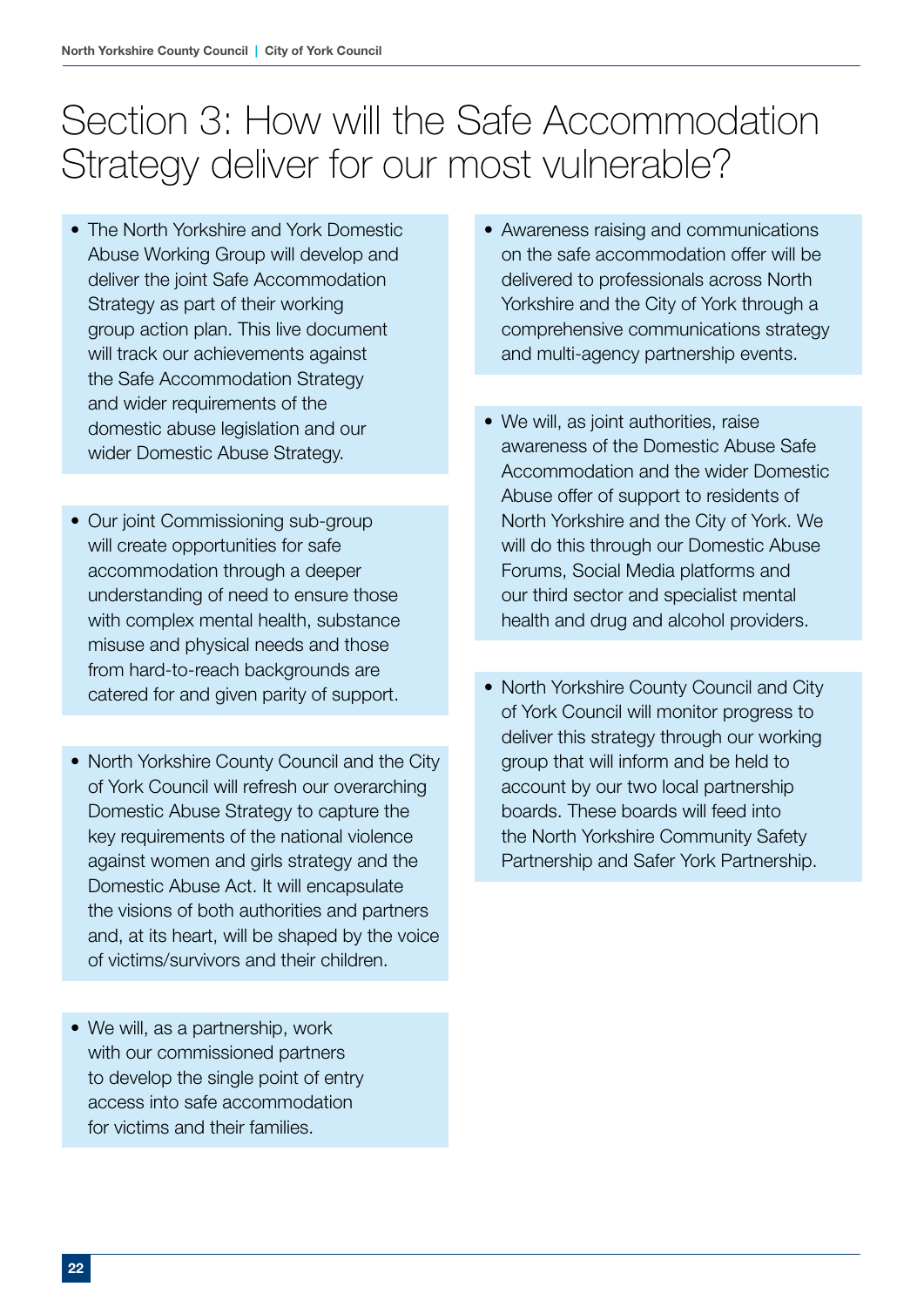# <span id="page-22-0"></span>Section 4: How will we know we are making a difference?

North Yorkshire County Council and the City of York Council will establish measures to monitor the impact of our Safe Accommodation Strategy through the following metrics:

- More victims and survivors reporting incidents of domestic abuse to professionals and accessing the suite of support from our domestic abuse service providers.
- North Yorkshire County Council and City of York Council have the full range of safe accommodation options in place which are spread across the rurality and urban locations of our vast landscape so that victims can continue to live healthy and happy lives free from fear.
- We will support victims and survivors to remain in their own homes if this is their safe accommodation option. We will tailor that support to their needs ensuring the right support at the right time is delivered and continually reviewed.
- NYCC and CYC have a comprehensive community based domestic abuse service that can support those with complex mental health, substance misuse and physical needs which is supported by specialist domestic abuse services and wider professionals.
- Professionals delivering front line services to victims and survivors are confident and understand the services for safe accommodation that are available and are able to support the recognised pathways of support.
- The numbers of repeat victims experiencing domestic abuse related victimisation is reduced.
- Victims and survivors reaching out to professionals experience a service which recognises their voice and experience and feel supported and listened to.

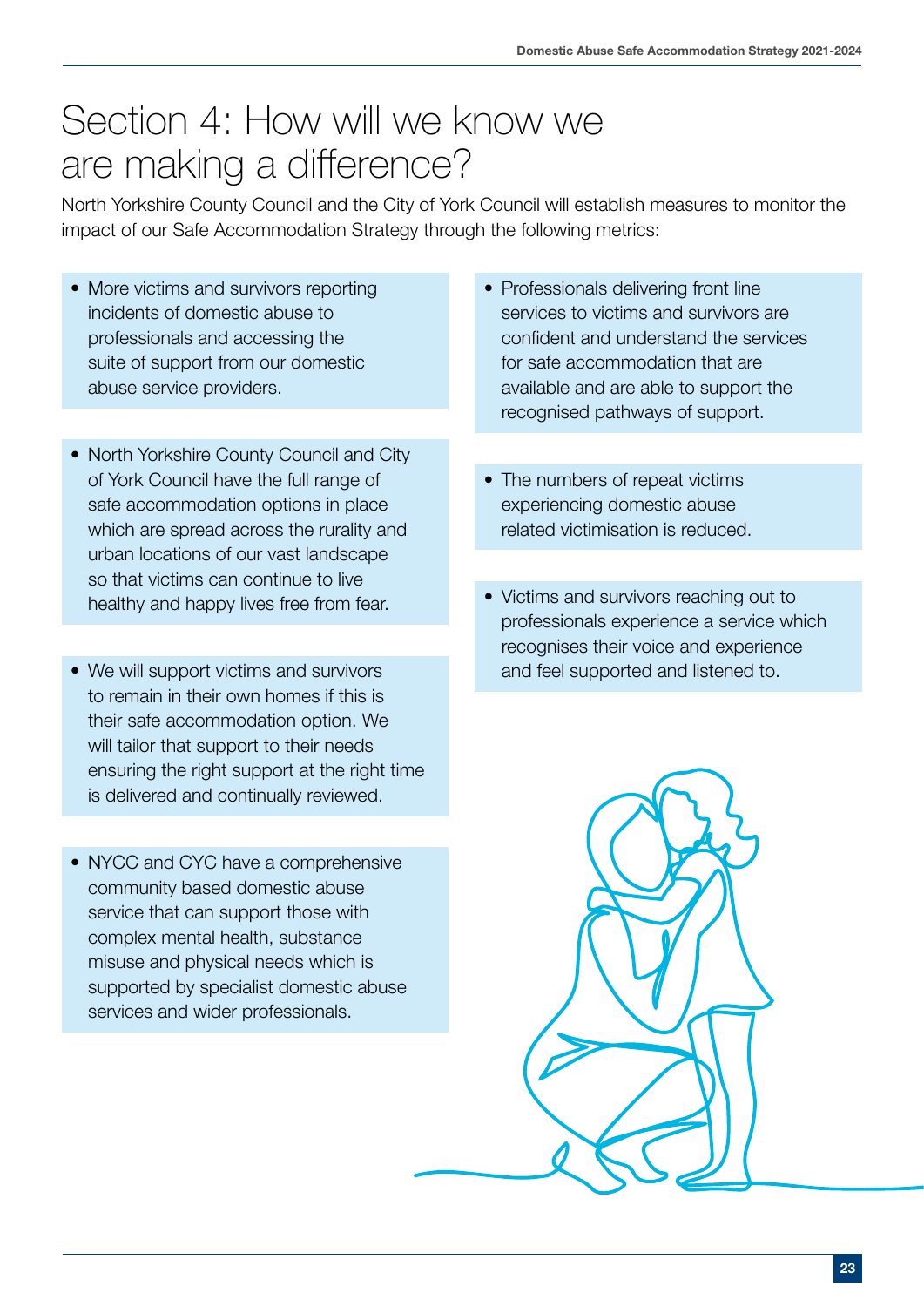# <span id="page-23-0"></span>Section 5: Acknowledgements

We would like to thank members of the Domestic Abuse Joint Coordination Group for their commitment and work alongside the Safe Accommodation Working Group in the development and consultation on this strategy and the wider stakeholder community.

With everyone's expertise, knowledge and understanding of our geographical challenges we have together developed a strategy for victims and survivors now and for the future.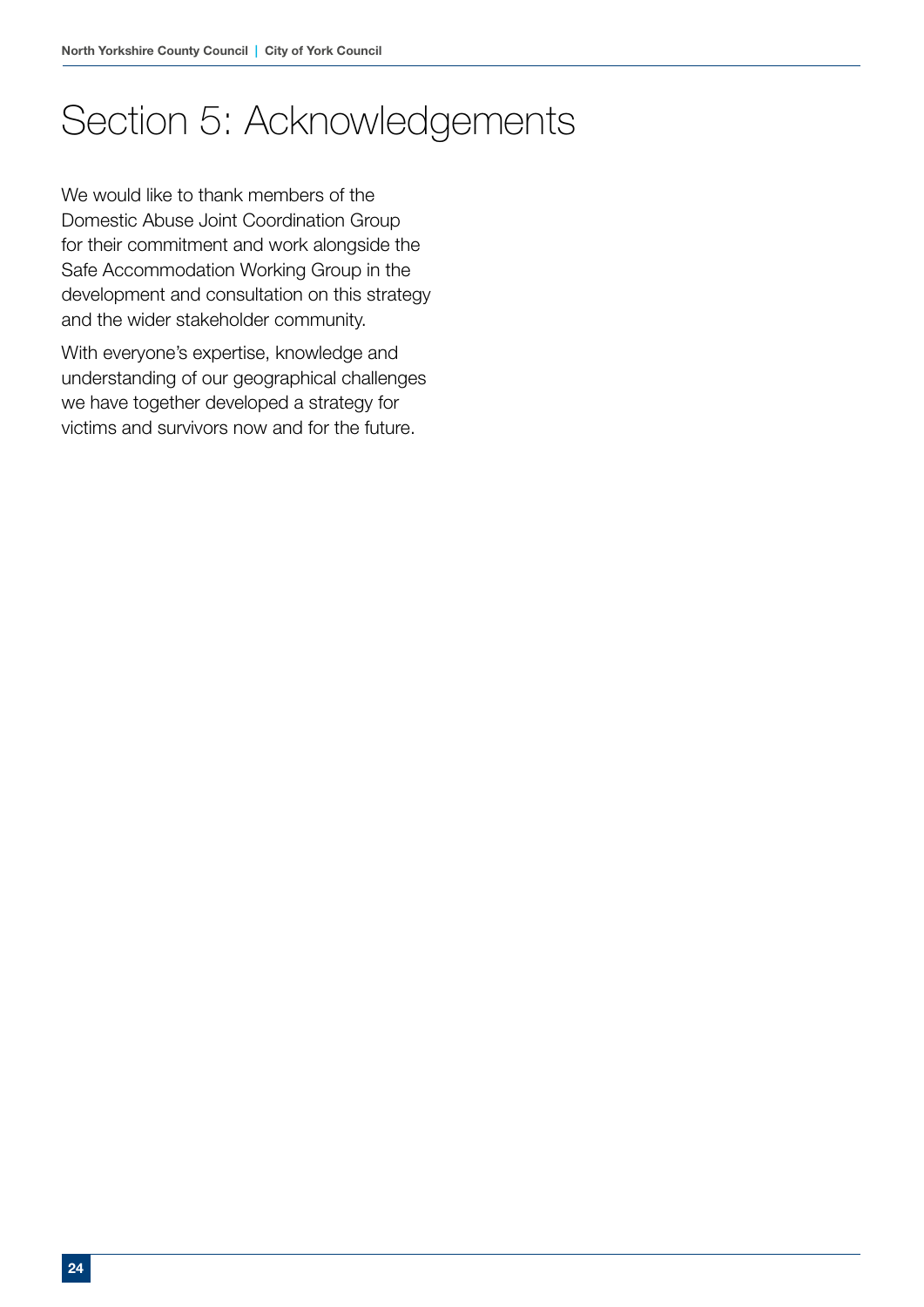# <span id="page-24-0"></span>Section 6: Sources of support

## Emergency support

| <b>Device</b>                           | <b>Method</b>                                                                                                                                                                                                                                                                                                                                                                                                                                                         |
|-----------------------------------------|-----------------------------------------------------------------------------------------------------------------------------------------------------------------------------------------------------------------------------------------------------------------------------------------------------------------------------------------------------------------------------------------------------------------------------------------------------------------------|
| Mobile                                  | Call 999 from a mobile – if prompted, press 55 to Make Yourself Heard<br>and this will transfer your call to the police. Pressing 55 only works<br>on mobiles and does not allow police to track your location.                                                                                                                                                                                                                                                       |
| Landline                                | Call 999 from a landline – if the operator can only hear background noise<br>and cannot decide whether an emergency service is needed, you will be<br>connected to a police call handler. If you replace the handset, the landline<br>may remain connected for 45 seconds in case you pick up again. When<br>999 calls are made from landlines, information about your location should<br>be automatically available to the call handlers to help provide a response. |
| Difficulty<br>communicating<br>verbally | If you are deaf or can't verbally communicate, you can register<br>with the emergencySMS service. Text REGISTER to 999. You<br>will get a text, which tells you what to do next. Do this when<br>it is safe so you can text when you are in danger.                                                                                                                                                                                                                   |

# **Locally**

There is a locally commissioned specialist domestic abuse service as a first port of call rather than the national helpline as this service can provide a local response. It has been jointly commissioned by NYCC, City of York and the North Yorkshire Police, Fire and Crime Commissioner and provides support for victims of domestic abuse across North Yorkshire and City of York.

The commissioned support provider is IDAS and they hold the contracts for the following victims services:

- Domestic Abuse Community Based Service for Victims across North Yorkshire and City of York
- Domestic Abuse Accommodation based service for Victims across North Yorkshire and City of York

They have their own helpline covering North Yorkshire and Barnsley – 03000 110 110 and a host of information on their website which includes a live chat facility for both professionals and victims – IDAS

If you are a member of a trade union, such as Unison, your trade union will also be able to offer advice and support.

You can also speak to a GP, health visitor, nurse practitioner or midwife.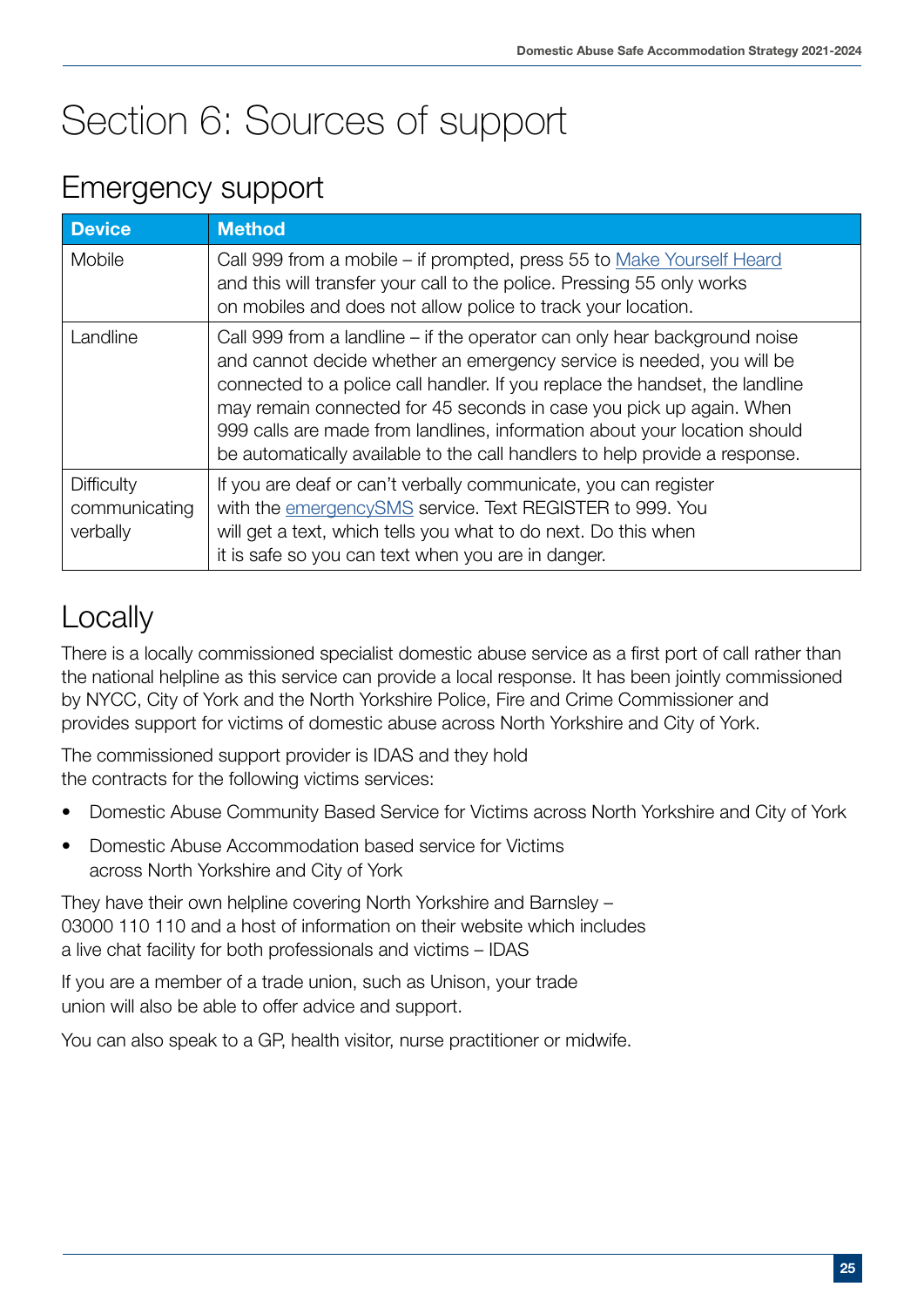# **Nationally**

| <b>Provider</b>                                                                                                                                                                                                                   | <b>Contact details</b>                                                                                                                                                                                                   |
|-----------------------------------------------------------------------------------------------------------------------------------------------------------------------------------------------------------------------------------|--------------------------------------------------------------------------------------------------------------------------------------------------------------------------------------------------------------------------|
| Citizen's Advice                                                                                                                                                                                                                  | https://www.citizensadvice.org.uk/family/<br>genderviolence/domestic-violence-and-abuse                                                                                                                                  |
| $Galop - LGBTQ + can call Galop for$<br>emotional and practical support                                                                                                                                                           | 0800 999 5428<br>advice@galop.org.uk<br>help@galop.org.uk                                                                                                                                                                |
| Hestia – If you are an employer<br>looking to respond effectively to a<br>disclosure of domestic abuse from an<br>employee, or looking for other advice<br>and guidance around supporting<br>employees affected by domestic abuse | https://www.hestia.org/pages/category/<br>everyonesbusiness<br>Everyone's Business Advice Line on 07770480437 or<br>0203 8793695 or via email Adviceline.EB@hestia.org<br>between 10am-3pm Monday to Friday for support. |
| Karma Nirvana for forced<br>marriage and honour crimes.                                                                                                                                                                           | 0800 5999 247 (Monday to Friday 9am to 5pm)                                                                                                                                                                              |
| ManKind<br>ManKind support men suffering<br>from domestic abuse from their<br>current or former wife or partner<br>(including same-sex partner).                                                                                  | 0182 3334 244 (Monday to Friday, 10am to 4pm)<br>Confidential helpline available for male<br>victims of domestic abuse and male victims<br>of domestic violence across the UK.                                           |
| Men's Advice Line for non-judgemental<br>information and support for male<br>victims of domestic abuse.                                                                                                                           | 0808 8010 327<br>info@mensadviceline.org.uk<br>Webchat also available                                                                                                                                                    |
| National Domestic Abuse Helpline (24<br>hour, Freephone, run by Refuge)<br>The staff will offer confidential, non-<br>judgemental information and support                                                                         | www.nationaldahelpline.org.uk<br>0808 2000 247                                                                                                                                                                           |
| <b>NHS</b>                                                                                                                                                                                                                        | https://www.nhs.uk/live-well/healthy-body/<br>getting-help-for-domestic-violence                                                                                                                                         |
| <b>NSPCC</b><br>If you are worried about a child, even<br>if you're unsure, contact the NSPCC<br>helpline to speak to a counsellor.                                                                                               | Call on 0808 800 5000, email help@nspcc.org.uk or<br>fill in the online form.<br>https://www.nspcc.org.uk/what-is-child-<br>abuse/types-of-abuse/domestic-abuse                                                          |
| Respect Phoneline – provides help<br>for domestic violence perpetrators                                                                                                                                                           | <b>Help For Domestic Violence Perpetrators   Respect</b><br><b>Phoneline UK</b><br>0808 8024040                                                                                                                          |
| UK government                                                                                                                                                                                                                     | List of the main organisations you<br>can speak to for support.                                                                                                                                                          |